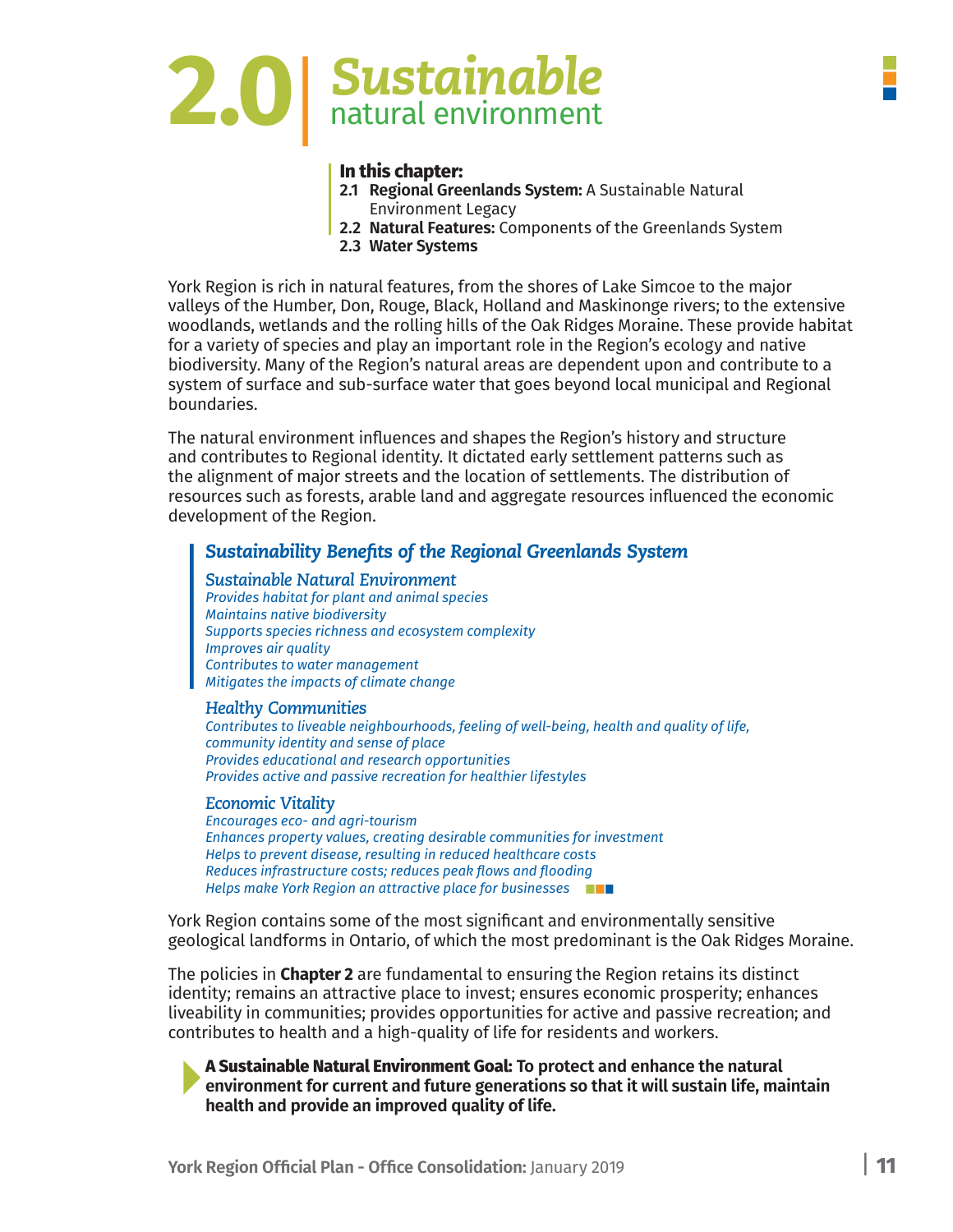

#### *Why a Greenlands System?*

*Urbanization introduces new stresses on the native plants and animals, and many species which could breed and move freely through a natural or agricultural landscape cannot easily persist in an urban landscape. The ability for plants and animals to migrate, disperse and forage among multiple habitats is critical. A connected system of features and linkages provided by the Regional Greenlands System is essential to preserve the Region's biota in perpetuity.*

# *2.1 Regional Greenlands System: A Sustainable Natural Environment Legacy*

The policies of this section are designed to identify, protect, and enhance a linked Greenlands System as a permanent legacy for York Region. The Regional Greenlands System on Map 2, and the policies of Section 2.1 of this Plan, protect *key natural heritage features* and *key hydrologic features* and the adjacent lands necessary to maintain these features in a linked system. York Region's Greenlands are connected to a larger landscape system that extends across the Greater Toronto and Hamilton Area, Ontario and North America.

The original Regional Greenlands System was established in 1994, and there have been a number of successes in identifying, protecting and securing elements of the System through the Regional Greening Strategy partnerships and programs. The Province's Oak Ridges Moraine Conservation Plan, Greenbelt Plan, and Lake Simcoe Protection Plan have expanded the System. These policy areas cover 69 per cent of York Region's land area, and have provided limits to growth and permanent protection for a number of significant natural areas. The focus of this Plan is on connecting and enhancing the Regional Greenlands System through continued partnerships and investment.

The Region's Greenlands System policies take a natural heritage system approach to preserving natural heritage features. This approach reflects current practice in conservation ecology and is supported by the Provincial Policy Statement. The Regional Greenlands System policies preserve and enhance natural features within a connected natural heritage system.

The primary function and vision of the Regional Greenlands System, and the policies of Section 2.1 of this Plan, is the protection of natural heritage features in a system of cores connected by corridors and linkages. The Regional Greenlands System also provides opportunities for passive recreation in a future Regional Trails System, such as hiking and nature appreciation. Urban uses and infrastructure projects should contribute ecological gains to greenlands systems through enhancement and restoration, and the strategic creation of natural habitat.

The Regional Greening Strategy implements the vision for the System. The continued successful implementation of this vision lies in creating new and nurturing existing partnerships, and seizing every opportunity to invest in enhancing the Greenlands System.

**Objective: To identify, protect and enhance the Regional Greenlands System and its functions to ensure a healthy system rich in native biodiversity.**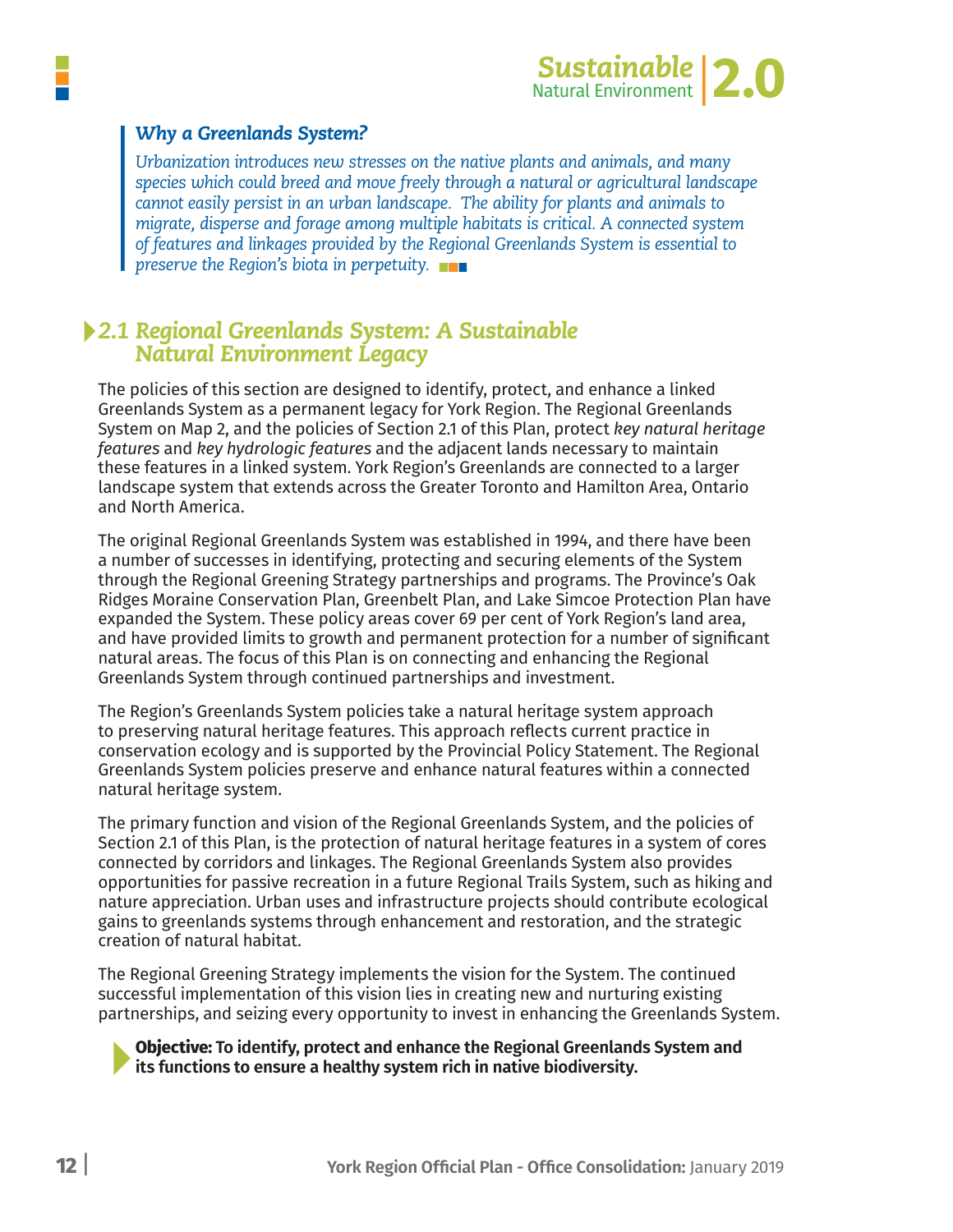

**2.1.1** To protect and enhance the Regional Greenlands System and its functions shown on Map 2 and to control new *development* and *site alteration* within the vicinity of the System in accordance with the policies of this Plan.

**2.1.2** That the Regional Greenlands System consists of cores, corridors, and linkages. These include the Oak Ridges Moraine Conservation Plan Natural Core Area and Natural Linkage Area designations, the Natural Heritage System within the Protected Countryside of the Greenbelt Plan, *key natural heritage features, key hydrologic features* and functions, and the lands necessary to maintain these features within a system.

**2.1.3** That the Regional Greenlands System includes regional linkages and will be the focus of enhancement and land securement initiatives. The Greenlands System Vision identified on Map 2 of this Plan is intended to conceptually identify, with broad arrows, the general location of corridors within and beyond the Region that will perform major linkage functions on a Regional scale and will be further assessed as part of ongoing planning initiatives.

**2.1.4** That local official plans shall include policies and mapping to establish and protect greenlands systems from *development* and *site alteration.* These systems shall incorporate, complement and build on the Regional Greenlands System, and include the identification of enhancement areas and linkages.

**2.1.5** That in the Urban Area and Towns and Villages, the Regional Greenlands System shall be identified more specifically in local official plans and secondary plans, and integrated into community design. These plans shall contain policies and detail initiatives that encourage remedial works and enhancement opportunities within the Regional Greenlands System.

**2.1.6** That Figure 3 of this Plan illustrates the overall greenlands system within the Region. This includes the Regional Greenlands System as shown on Map 2 and local greenlands systems from local official plans approved after the date of approval of this Plan. Figure 3 will be modified periodically to include newly approved or updated local greenlands systems.

**2.1.7** That the boundaries and the extent of the Regional Greenlands System on Map 2 outside of the Oak Ridges Moraine Conservation Plan Area and the Greenbelt Plan Area are approximate. Refinements to the boundaries of the Regional Greenlands System may occur through approved planning applications supported by appropriate technical studies including Subwatershed studies, master environmental servicing plans or *environmental impact studies.* These refinements will be incorporated into this Plan through periodic updates by the Region and will not require an amendment to this Plan.

**2.1.8** That enhancements to greenlands systems shall be the responsibility of all stakeholders and may include Regional and local greening initiatives, public and private sector partnerships, infrastructure projects and urban development to achieve ecological gains for the systems.

*Ecological gain means achieving an ecological benefit or improvement in the Regional Greenlands System. This could include improvement in the ecological services or functional capacities, providing trails and passive recreational amenities, or enhancing a degraded part of the System and providing linkages.*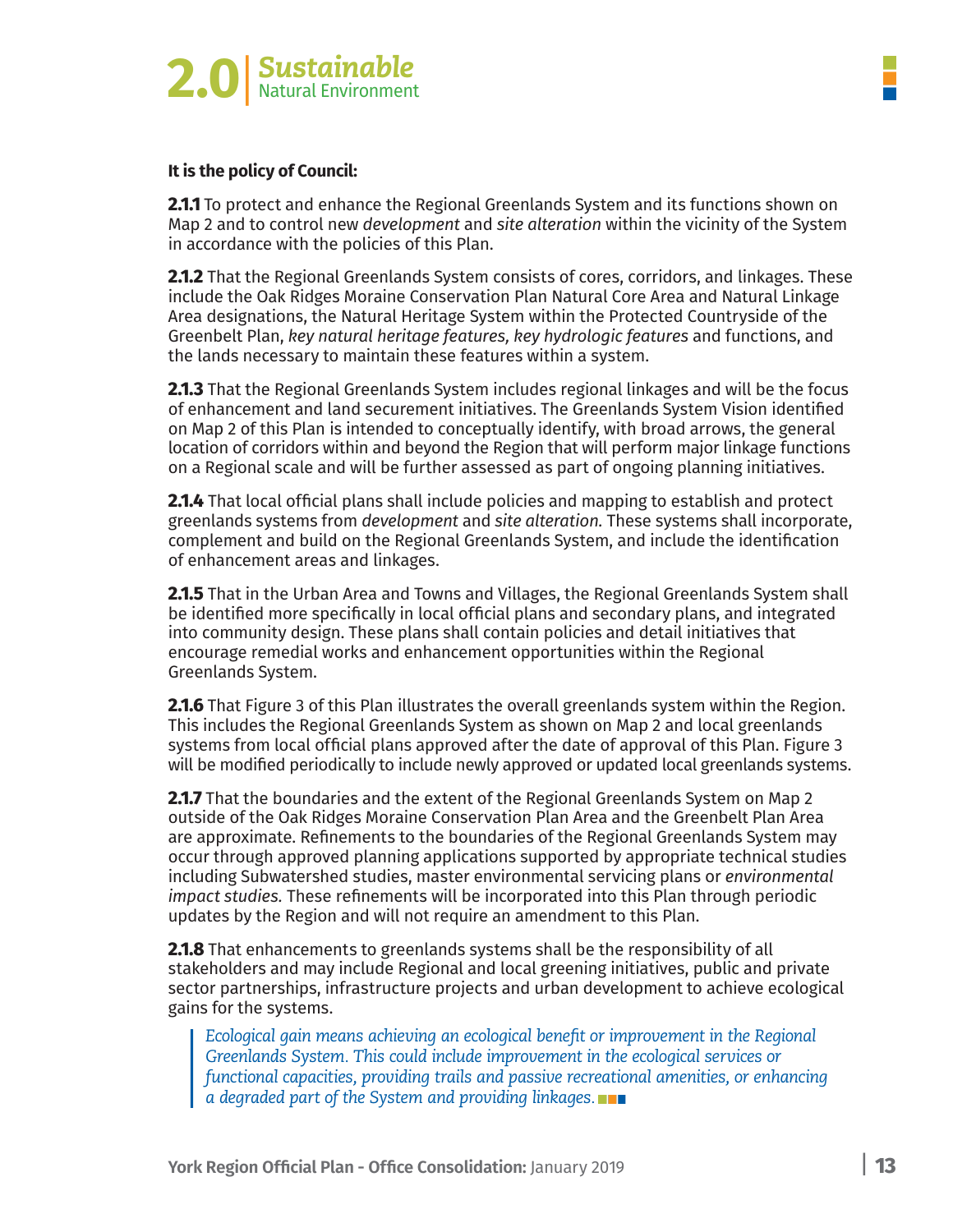



*The Regional Greenlands System has been assembled with data from the Province, the Toronto and Region Conservation Authority and Lake Simcoe Region Conservation Authority, and local municipal natural heritage studies.*

*The Regional Greenlands System is composed of cores, corridors, and linkages. Core areas have the highest concentration of significant natural features on the landscape including significant woodlands and wetlands, Life Science Areas of Natural and Scientific Interest, and Environmentally Significant Areas. Corridors include existing significant valleylands, and watercourses. Linkages connect core areas, and will be enhanced through restoration.*

#### **It is the policy of Council:**

**2.1.9** That *development* and *site alteration* be prohibited within the Regional Greenlands System and that *development* and *site alteration* applications within 120 metres of the Regional Greenlands System shall be accompanied by an *environmental impact study.* The requirement for, content and scope of the study will be determined through the pre-consultation meeting and a terms of reference shall be submitted to the approval authority early in the application process. The *environmental impact study* shall also address any requirements of the local municipality. Within the Oak Ridges Moraine, the Greenbelt and the *Lake Simcoe watershed, environmental impact studies* shall meet the requirements of those Plans.

**2.1.10** That notwithstanding policy 2.1.9, within the Regional Greenlands System, the following uses may be permitted subject to meeting the requirements of applicable Provincial Plans:

- **a.** stormwater management systems/facilities, and passive recreational uses, such as non-motorized trails and community gardens in accordance with an approved *environmental impact study* which demonstrates that they can be constructed without negative impact, and a Greenlands System Plan, as required in policy 2.1.11 of this Plan;
- **b.** legally existing land uses, that conform with in-force local official plans, zoning by-laws and *Ministerial Zoning Orders,* at the time this Plan is approved, may be permitted to continue to the extent provided for in local official plans, zoning by-laws and *Ministerial Zoning Orders;*
- **c.** the full range of existing and new *agricultural, agricultural-related* and *secondary agricultural uses* and *normal farm practices* is permitted;
- **d.** new buildings or structures for *agriculture, agricultural-related* and *secondary agricultural uses* subject to Section 2.2 of this Plan; and,
- **e.** new infrastructure required to service the community including water and wastewater systems, and streets if:
	- **i.** no other reasonable alternative location exists and if an approved *environmental impact study* demonstrates that it can be constructed without negative impact, and shall be subject to the policies of the Greenbelt Plan, where applicable; or,
	- **ii.** authorized through an *Environmental Assessment.*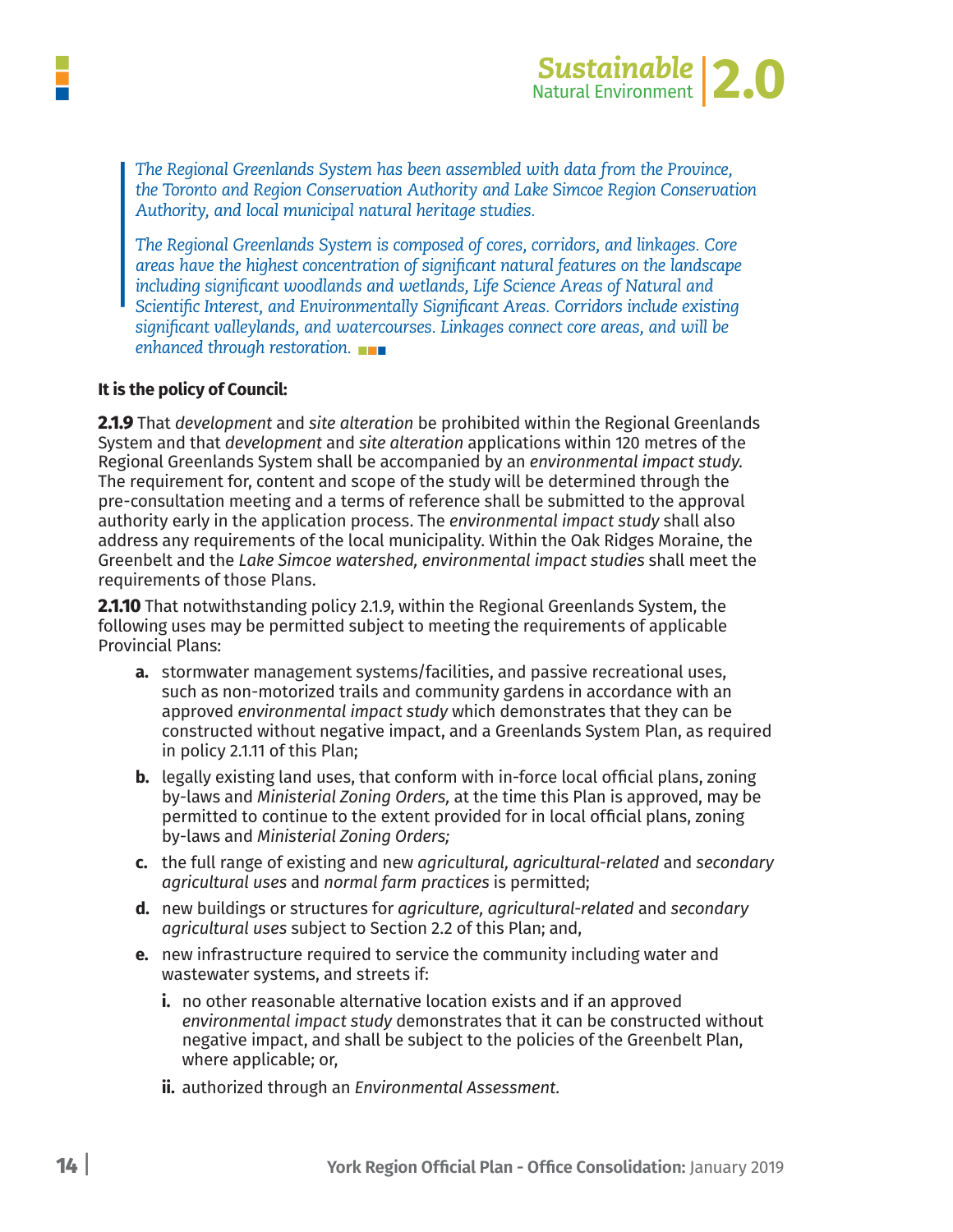

#### *Regional Greenlands System ecological services include:*

| Climate Regulation | Water Management |
|--------------------|------------------|
|                    |                  |

*∙ Soil Retention ∙ Nutrient Cycling*

- *∙ Habitat for Flora and Fauna ∙ Genetic Resources*
- 
- *∙ Recreation ∙ Food Production*

#### **It is the policy of Council:**

**2.1.11** To require a Greenlands System Plan as a component of secondary plans that is consistent with policy 5.6.14 of this Plan.

**2.1.12** That infrastructure design and construction be sensitive to the features and functions of the greenlands system, and include context sensitive design and innovative technologies to minimize impacts and enhance the system. Infrastructure within the system should avoid *key natural heritage features* and *key hydrologic features* where possible and shall be subject to the policies of applicable Provincial Plans.

**2.1.13** That the planning, design and construction of infrastructure projects within the Regional Greenlands System shall enhance the Regional Greenlands System, including providing passive recreational amenities and environmental restoration where appropriate.

**2.1.14** To undertake land securement, with partners, focused primarily within the Regional Greenlands System. Land securement can include conservation easements, donations, or land purchases, and education and stewardship promotion.

**2.1.15** That where lands within the Regional Greenlands System are held in private ownership, nothing in this Plan requires that these lands be free and available for public use. Similarly, York Region Council is not obligated to purchase lands identified as part of the Regional Greenlands System.

**2.1.16** To update the Regional Greening Strategy, including the land securement criteria, to ensure implementation complementary to the policies of this Plan.

**2.1.17** That land securement initiatives assist in implementing the Regional Greenlands System trails network.

**2.1.18** To work with local municipalities, conservation authorities and trail organizations on initiatives that contribute to, or complement, the creation of a Regional Greenlands System trails network.

**2.1.19** That, for the portions of the Region that are within the Oak Ridges Moraine, applications for *development* or *site alteration* will only be approved if they comply with the provisions of the Oak Ridges Moraine Conservation Plan. On the Oak Ridges Moraine, the following land use designations and permitted uses apply:

**a.** The Natural Core Area, as identified on Map 1, has a high concentration of *key natural heritage features, key hydrologic features,* and/or landform conservation areas and is critical to maintaining and improving the integrity of the Moraine as a whole. New permitted uses are very limited and may include conservation and resource management, low intensity recreation, or agriculture uses, as detailed in the Oak Ridges Moraine Conservation Plan; and,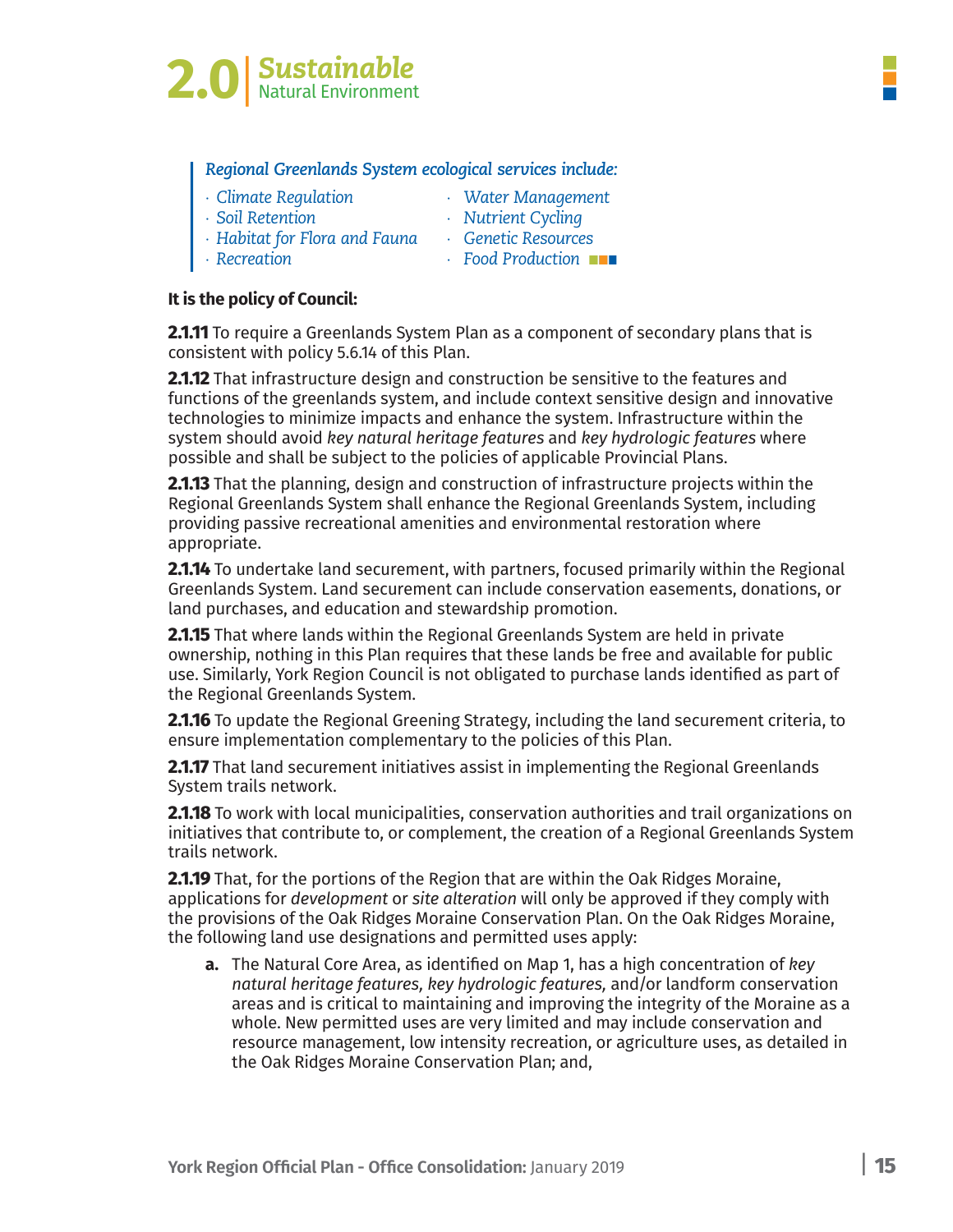

**b.** The Natural Linkage Area forms part of a corridor system that supports, or has the potential to support, the movement of plants and animals between the Natural Core Area, Natural Linkage Area, river valleys and stream corridors. Limited new uses may include those permitted in the Natural Core Area designation as well as mineral aggregate operations and wayside pits, as detailed in the Oak Ridges Moraine Conservation Plan.

#### *There are 32 recreational trails in York Region.*

*These include the: Oak Ridges Trail, Nokiidaa Trail, Sutton-Zephyr Rail Trail, Humber Trail, Rouge Park Trails Network and the Bartley Smith Greenway. In addition, there are 120 km of Regional Forest Trails in 18 publicly owned Regional Forest Tracts across the Region.*

#### **It is the policy of Council:**

**2.1.20** To ensure that within the portions of the Regional Greenlands System that are identified as the Natural Heritage System of the Protected Countryside within the Greenbelt:

- **a.** the full range of existing and *new agricultural, agricultural-related* and *secondary agricultural uses* and *normal farm practices* is permitted;
- **b.** new buildings or structures for *agriculture, agricultural-related* and *secondary agricultural uses* are not subject to policy 2.1.20.c, but are subject to Section 2.2 of this Plan;
- **c.** new *development* or *site alteration* permitted by the Greenbelt Plan shall demonstrate that:
	- **i.** there will be no negative effects on key natural heritage features or key hydrologic features or their functions;
	- **ii.** connectivity between *key natural heritage features* and *key hydrologic features* is maintained or where possible, enhanced for the movement of native plants and animals across the landscape;
	- **iii.** the removal of other natural features not identified as key natural heritage features and key hydrologic features should be avoided. Such features should be incorporated into the planning and design of the proposed use wherever possible; and,
	- **iv.** the disturbed area of any site does not exceed 25 per cent, and the impervious surface does not exceed 10 per cent, of the total developable area, except where otherwise permitted within the Greenbelt Plan. With respect to golf courses, the disturbed area shall not exceed 40per cent of the site.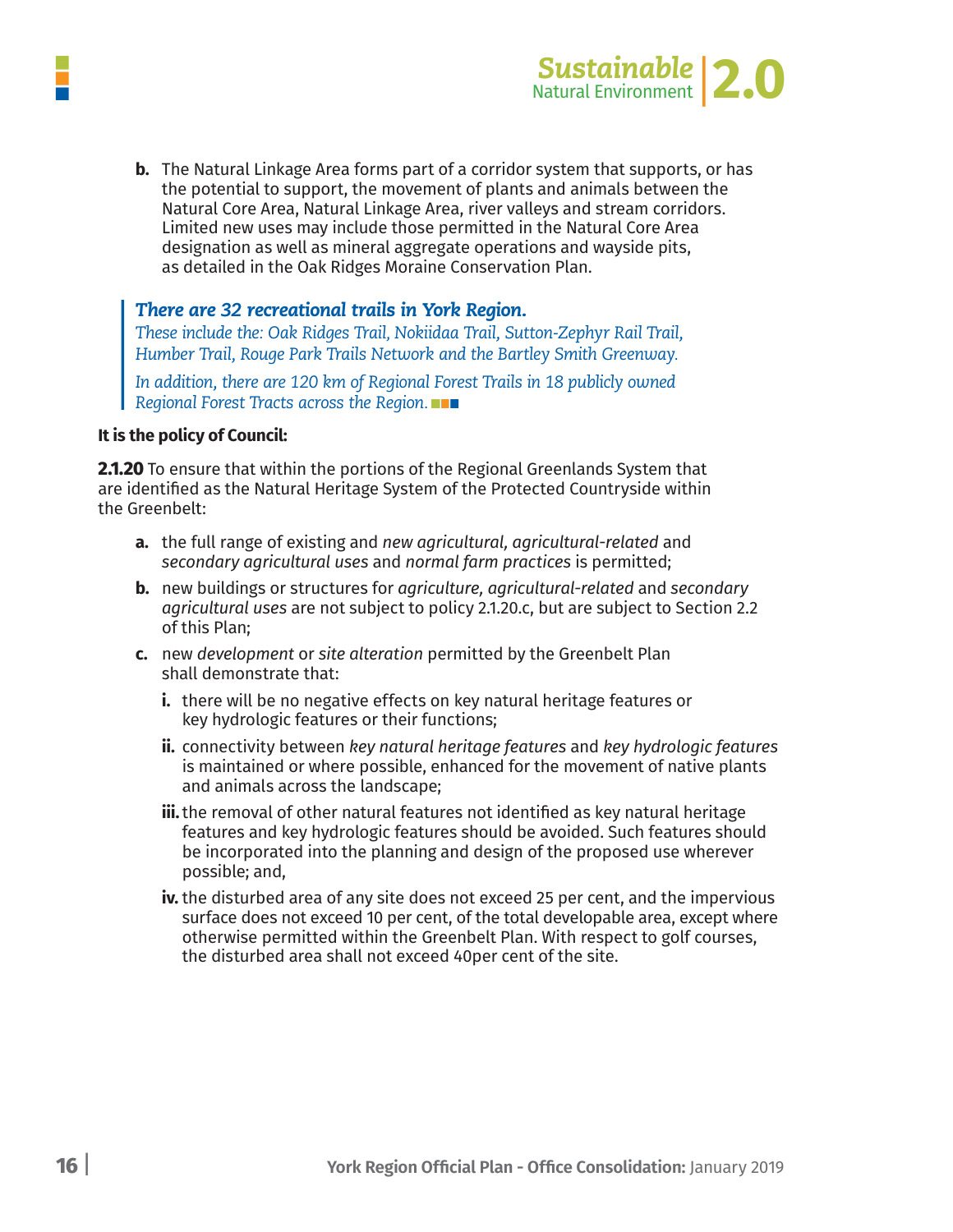

- **d.** where permitted non-agricultural uses are proposed within the Natural Heritage System of the Protected Countryside, applicants shall demonstrate that:
	- i. at least 30 per cent of the total developable area of the site will remain or be returned to natural self-sustaining vegetation;
	- ii. connectivity between key natural heritage features or key hydrologic features located within 240 metres of each other is maintained or enhanced; and,
	- iii. buildings or structures do not occupy more than 25 per cent of the total developable area and are planned to optimize the compatibility of the project with the natural setting.

#### *York Region's Greening Strategy*

*The Regional Greening Strategy has had a number of successes between 2001 and 2008 including:*

- *∙ Over 750,000 trees and shrubs planted with annual planting numbers ranging from 50,000 to 100,000 trees and shrubs*
- *∙ Environmental education provided to over 10,000 participants, with approximately 1,000 participating every year*
- *∙ Partnerships with over 50 government and non-government organizations, stakeholders and community groups*
- *∙ Public programs and stewardship initiatives, which include support for private rural reforestation projects, urban private-yard tree planting, community engagement, and more*



#### **It is the policy of Council:**

**2.1.21** To prohibit batching/asphalt plants and new waste disposal sites within the Regional Greenlands System as identified on Map 2. Mineral aggregate operations or wayside pits or quarries are permitted within:

- **a.** those portions of the Regional Greenlands System designated as Natural Linkage Area and Countryside Area on Map 1, excluding lands identified as an *Environmentally Significant Area* or *Life Science Area of Natural and Scientific Interest* on Map 3 of this Plan, and are subject to all applicable provisions of the Oak Ridges Moraine Conservation Plan;
- **b.** the portions of the Regional Greenlands System within the Natural Heritage System of the Protected Countryside, and are subject to the applicable policies of the Greenbelt Plan; and,
- **c.** the portions of the Regional Greenlands System within the Protected Countryside but outside of the Natural Heritage System, subject to policy 2.2.4 of this Plan. Within this area, such uses are prohibited in:
	- **i.** provincially significant wetlands; and,
	- **ii.** the significant habitat of endangered or threatened species.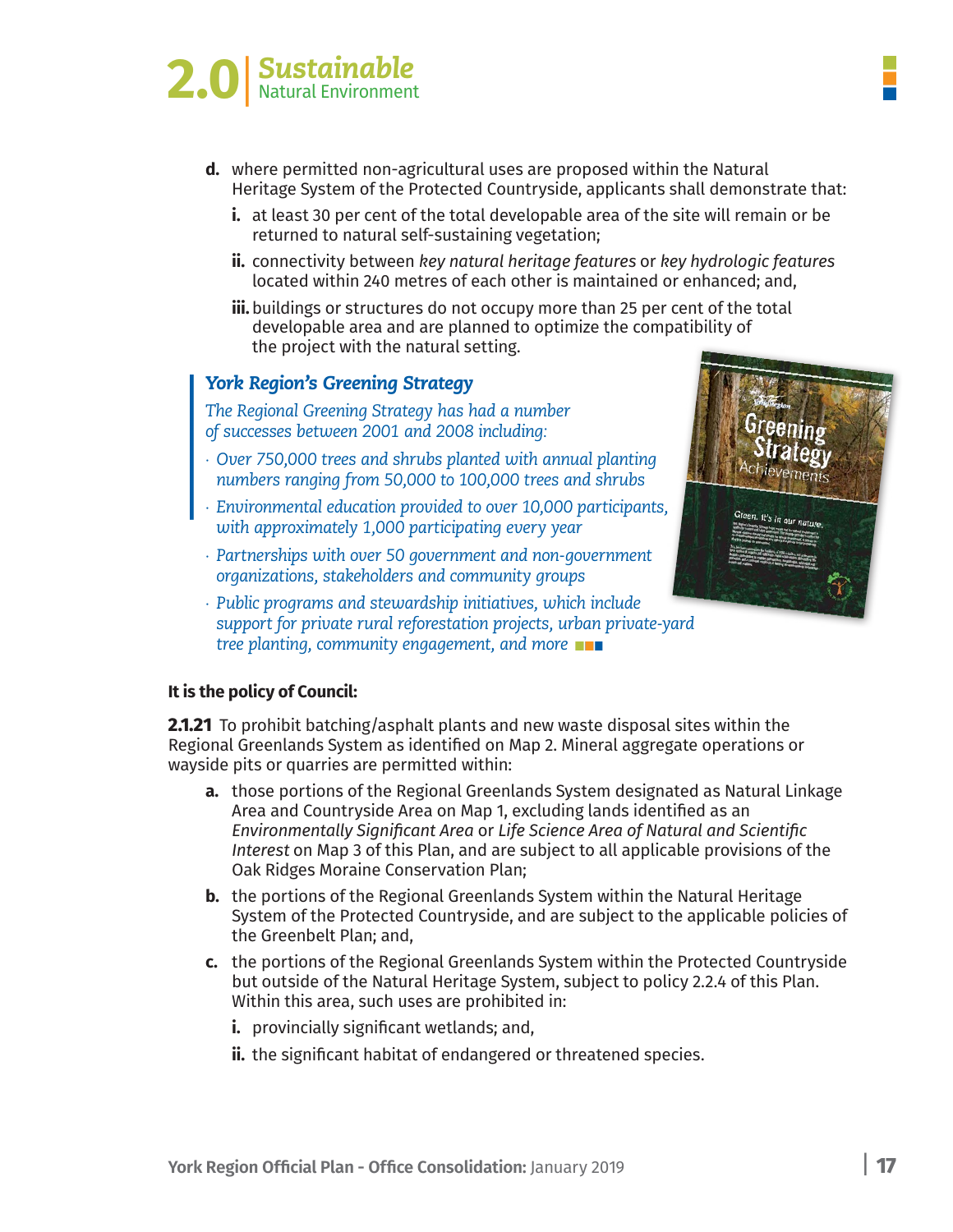

a a s

#### *Land Securement in York Region*

*Between 2001 and 2008, over 879 hectares of conservation lands have been protected in perpetuity.* 

*Securement depends on successful partnerships. York Region's securement partners include:*

- 
- *∙ York Environmental Stewardship ∙ The Province*
- 
- 
- *∙ Oak Ridges Moraine Land Trust ∙ Natural Resources Canada*
- 
- *Conservation Authority*
- *∙ Local Municipalities ∙ Lake Simcoe Region Conservation Authority*
	-
- *∙ Ontario Streams ∙ University of Toronto*
- *∙ Nature Conservancy of Canada ∙ Oak Ridges Moraine Foundation*
	-
- *∙ Toronto and Region ∙ GTA Clean Air Committee*

#### **It is the policy of Council:**

**2.1.22** That outside of the Oak Ridges Moraine and Greenbelt, in the *Lake Simcoe watershed,* no new mineral aggregate operations, wayside pits, quarries, ancillary or accessory uses are permitted in *key natural heritage features* or *key hydrologic features* or related *vegetation protection zones*, except as provided in the Lake Simcoe Protection Plan.

**2.1.23** That, when local municipal official plans are brought into conformity with the Greenbelt Plan, the boundaries of the Natural Heritage System may be refined with greater precision, consistent with the provisions of the Greenbelt Plan and the system shown on Schedule 4 of the Greenbelt Plan. Such refinements may be reflected in this Plan through on-going consolidations without an amendment.

**2.1.24** To examine the feasibility of undertaking studies complementary to the Regional Greenlands System, such as wildlife and terrestrial linkage plans.

**2.1.25** To work with conservation authorities, local municipalities and the Province in establishing, maintaining and improving a database on the Regional Greenlands System.

**2.1.26** To work with municipal partners and stakeholders in implementing and monitoring the Rouge North Management Plan.

### *2.2 Natural Features: Components of the Greenlands System*

*Key natural heritage features* and *key hydrologic features* are the building blocks of York Region's natural systems. Many of these features are cores and corridors and can function as potential linkages.

*Key natural heritage features* and *key hydrologic features* within York Region are subject to four policy regimes: the Oak Ridges Moraine Conservation Plan, the Greenbelt Plan, the Lake Simcoe Protection Plan and the Provincial Policy Statement. The four policy regimes contain minor differences in terminology. For consistency in terminology, natural features within York Region are identified as *"key natural heritage features"* and *"key hydrologic features."*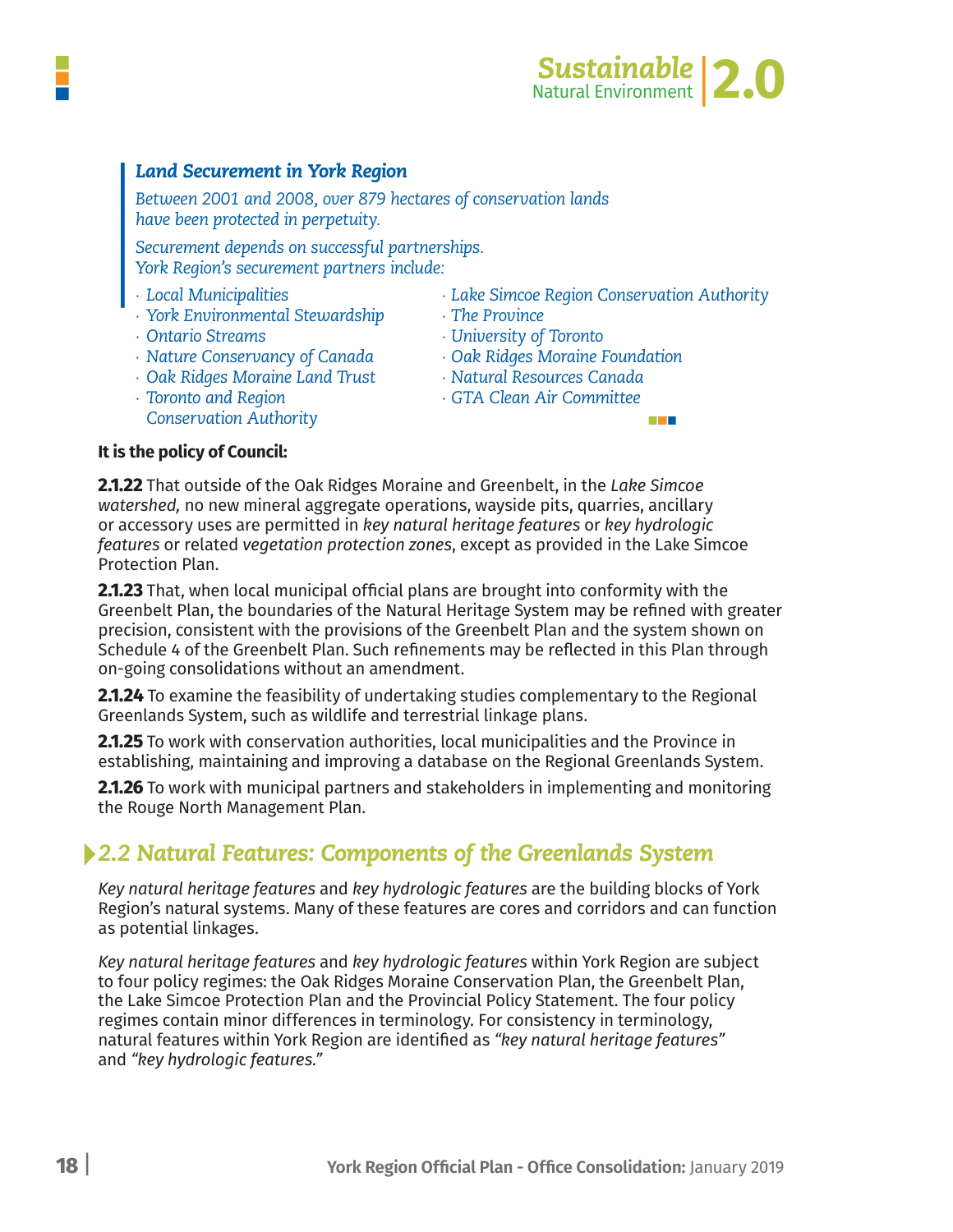

*Key natural heritage features* and *key hydrologic features* can exist within the Regional Greenlands System or outside of the System. Key features within the System are subject to the policies in Section 2.1 and 2.2. Key features outside of the System shall be protected subject to the policies of Section 2.2.

The following sections contain specific requirements for *key natural heritage features* and *key hydrologic features* throughout the Region, including those within the plan areas of the Oak Ridges Moraine, Greenbelt and *Lake Simcoe watershed.*

#### **Key Natural Heritage Features and Key Hydrologic Features**

Policies of this section identify the *key natural heritage features* and *key hydrologic features* within York Region, and provide general policy requirements for all features. More specific feature policies can be found in the sections following.

**Objective: To ensure that** *key natural heritage features* **and** *key hydrologic features* **and functions are protected and enhanced where possible.** 

#### **It is the policy of Council:**

**2.2.1** That *key natural heritage features* and *key hydrologic features* within York Region include:

- **a.** *significant habitat of endangered and threatened species;*
- **b.** *fish habitat;*
- **c.** *wetlands;*
- **d.** *Life Science Areas and Earth Science Areas of Natural and Scientific Interest;*
- **e.** *Environmentally Significant Areas;*
- **f.** *significant valleylands;*
- **g.** *significant woodlands;*
- **h.** *significant wildlife habitat;*
- **i.** *sand barrens, savannahs* and *tallgrass prairies;*
- **j.** *lakes and their littoral zones;*
- **k.** *permanent and intermittent streams;*
- **l.** *kettle lakes;*
- **m.** *seepage areas and springs* deemed *vulnerable* or *sensitive surface water features;* and,
- **n.** Lake Simcoe Shoreline.

**2.2.2** That *key natural heritage features* and *key hydrologic features* in policies 2.2.1.c through 2.2.1.e, and 2.2.1.l above, are shown on Maps 3 and 4 of this Plan. The addition or deletion of features on Maps 3 and 4 shall be updated periodically through amendments to this Plan. The remaining *key natural heritage features* and *key hydrologic features* in policy 2.2.1 shall be identified in accordance with criteria contained within this Plan or, where Regional criteria are not provided, using procedures established by the Province, where applicable.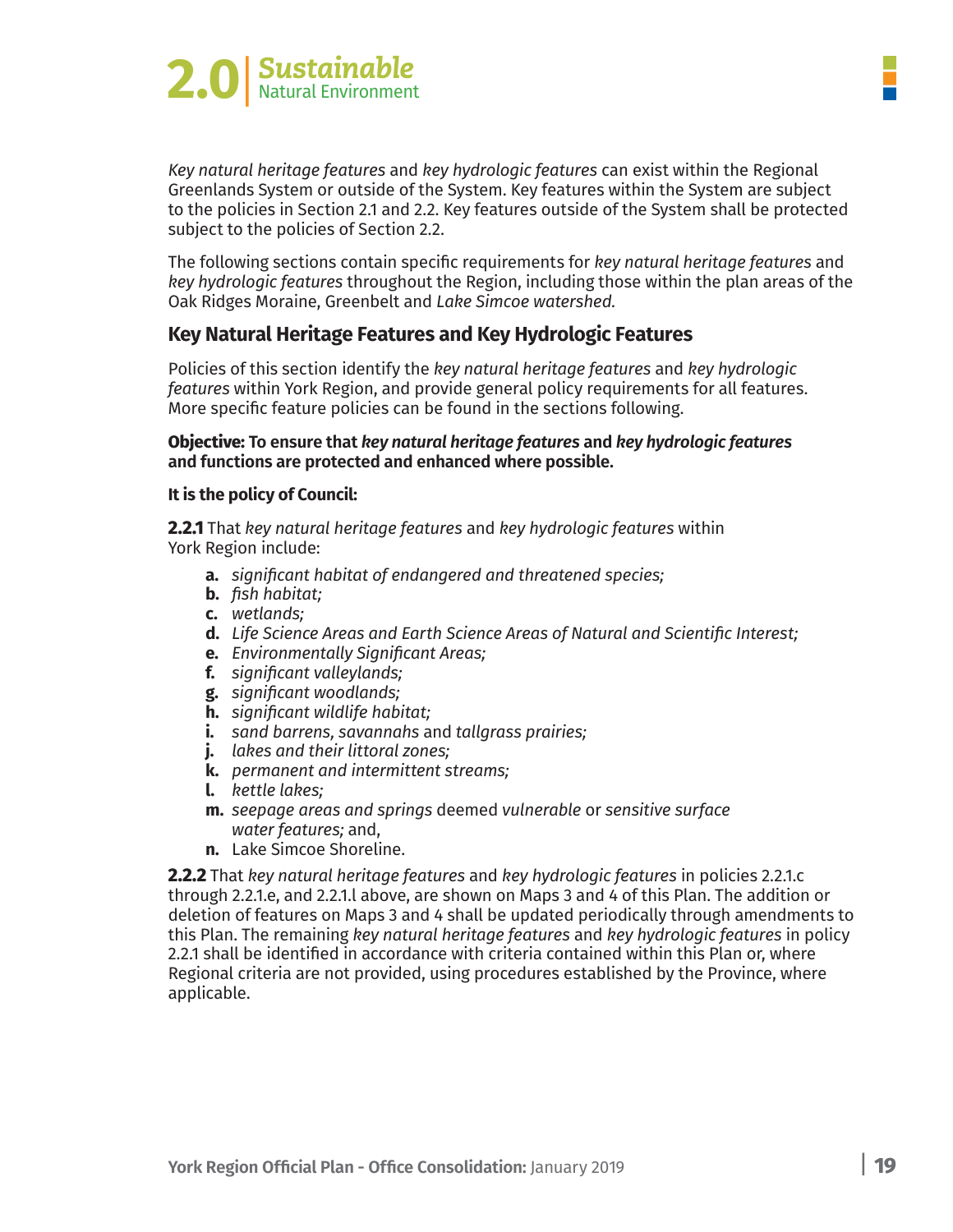

**2.2.3** That *key natural heritage features* and *key hydrologic features* shall be precisely delineated on a site-by-site basis using procedures established by the Province, where applicable. Such delineation shall occur through the approval of *Planning Act* applications supported by appropriate technical studies such as master environmental servicing plans, *environmental impact studies,* natural heritage or hydrological evaluations. Where such delineation refines boundaries shown on Maps within this Plan, refinements to these Maps can occur without an amendment to this Plan.

**2.2.4** To prohibit *development* and *site alteration* within *key natural heritage features*, k*ey hydrologic features,* and *adjacent lands,* unless:

- **a.** it is demonstrated through a natural heritage evaluation, hydrological evaluation, or *environmental impact study* that the *development* or *site alteration* will not result in a negative impact on the natural feature or its ecological functions; or,
- **b.** authorized through an *Environmental Assessment.*

**2.2.5** That an application for *development* and *site alteration* within 120 metres of a *key natural heritage feature* or *key hydrological feature* shall be accompanied by an *environmental impact study.* The requirement for, content and scope of the study will be determined through the pre-consultation meeting and a terms of reference shall be submitted to the approval authority early in the application process. The *environmental impact study* shall also address any requirements of the local municipality. Within the Oak Ridges Moraine, the Greenbelt and the *Lake Simcoe watershed,* e*nvironmental impact studies* and natural heritage and/or hydrologic evaluations shall meet the requirements of the applicable Provincial Plans.

**2.2.6** That passive recreational uses, such as trails, may be permitted within *key natural heritage features* and *key hydrologic features* and their associated vegetation protection zones subject to the requirements of policy 2.2.4 of this Plan and, if applicable, the Oak Ridges Moraine Conservation Plan, the Greenbelt Plan, and the Lake Simcoe Protection Plan.

**2.2.7** To prohibit removal, in whole or in part, of a k*ey natural heritage feature* or a k*ey hydrologic feature* by unauthorized *development* or *site alteration.* Areas where an unauthorized removal has occurred shall continue to be subject to the policies of this Plan as if the feature was still in place. Impacted areas shall be restored.

**2.2.8** That notwithstanding policy 2.2.4 of this Plan *development* and *site alteration* is not permitted within *fish habitat* except in accordance with federal and provincial requirements.

**2.2.9** To require local municipalities to identify *key natural heritage features* and *key hydrologic features* in local official plans and zoning by-laws; and to provide appropriate policies for their protection, including: requirements for *environmental impact studies* and *vegetation protection zones,* and the definition of permitted uses.

**2.2.10** That where a *woodland, wetland,* or *Life Science Area of Natural and Scientific Interest* identified for protection is located both within and outside the boundary of the Oak Ridges Moraine, the *Lake Simcoe watershed,* or the Natural Heritage System of the Protected Countryside in the Greenbelt, and more than 50 per cent of the feature is located within that boundary, the *vegetation protection zone* that is most protective of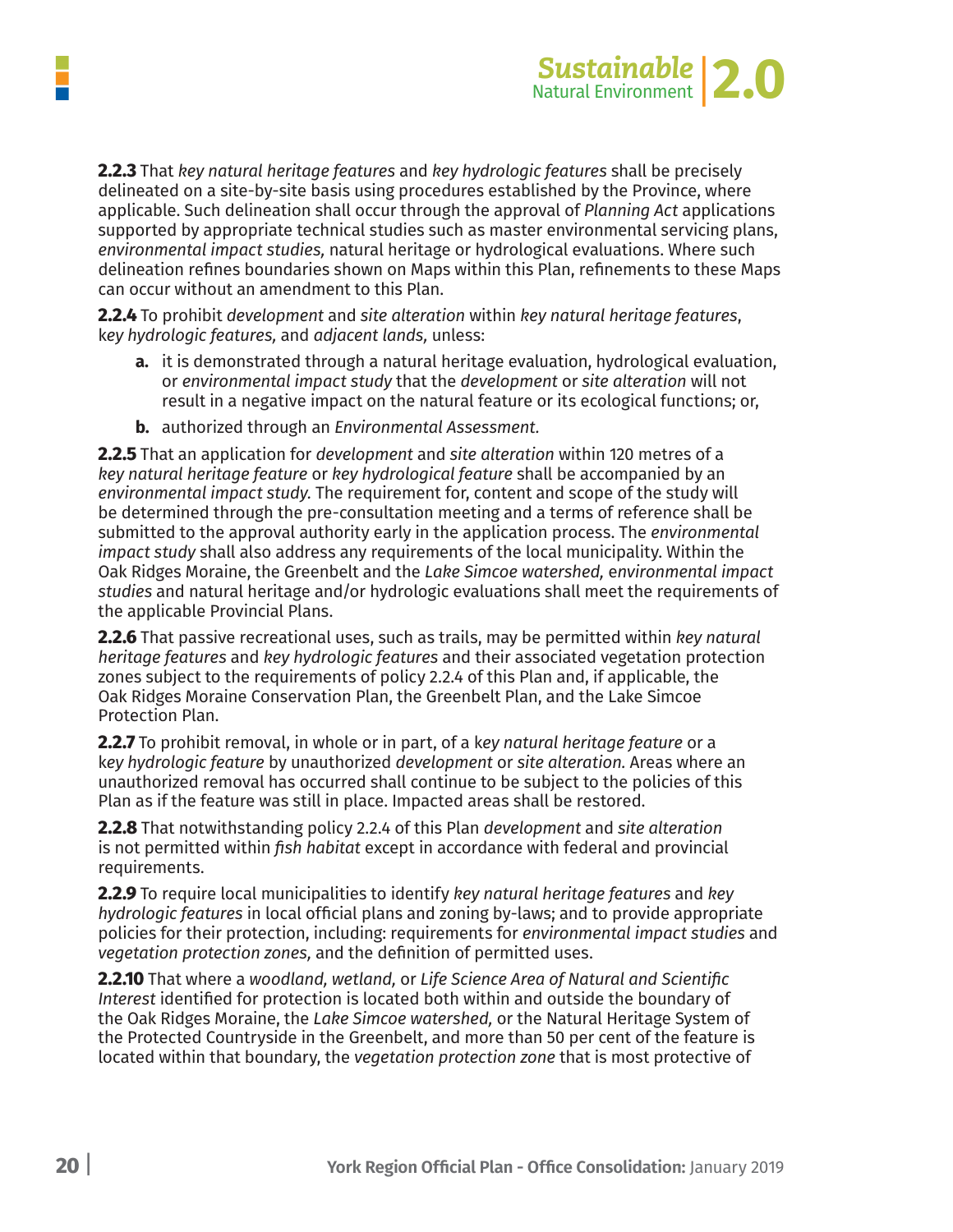

the feature shall generally apply to the portion outside of the Provincial Plan area unless an *environmental impact study* demonstrates that a lesser buffer is appropriate. The *vegetation protection zone* outside of the Provincial Plan area shall not be less than that required by Section 2.2 of this Plan.

**2.2.11** To co-operate with conservation authorities, the Province and local municipalities in order to further define and better understand k*ey natural heritage features, key hydrologic features* and their functions, and to promote improved stewardship and protection strategies.

**2.2.12** To encourage private and public landowners with lands containing *key natural heritage features* and *key hydrologic features* to manage the lands in a manner that conserves and enhances the features in accordance with the policies of this Plan.

#### **Oak Ridges Moraine, Greenbelt and Lake Simcoe Watershed Features**

The Province has established specific policies for the protection of *key natural heritage features* and *key hydrologic features* in the Oak Ridges Moraine Conservation Plan, the Greenbelt Plan, and the Lake Simcoe Protection Plan.

A Natural Heritage System has been identified for the Protected Countryside of the Greenbelt Plan. *Key natural heritage features* within the Protected Countryside but outside of the Greenbelt Natural Heritage System are protected through the policies in the Provincial Policy Statement and the policies within this Plan. Only *key natural heritage features* within this Natural Heritage System are protected by the policies of the Greenbelt Plan. All *key hydrologic features* are protected by the policies of the Greenbelt Plan regardless of their inclusion within this Natural Heritage System.

This section of this Plan addresses the protection requirements for these three Provincial Plans.

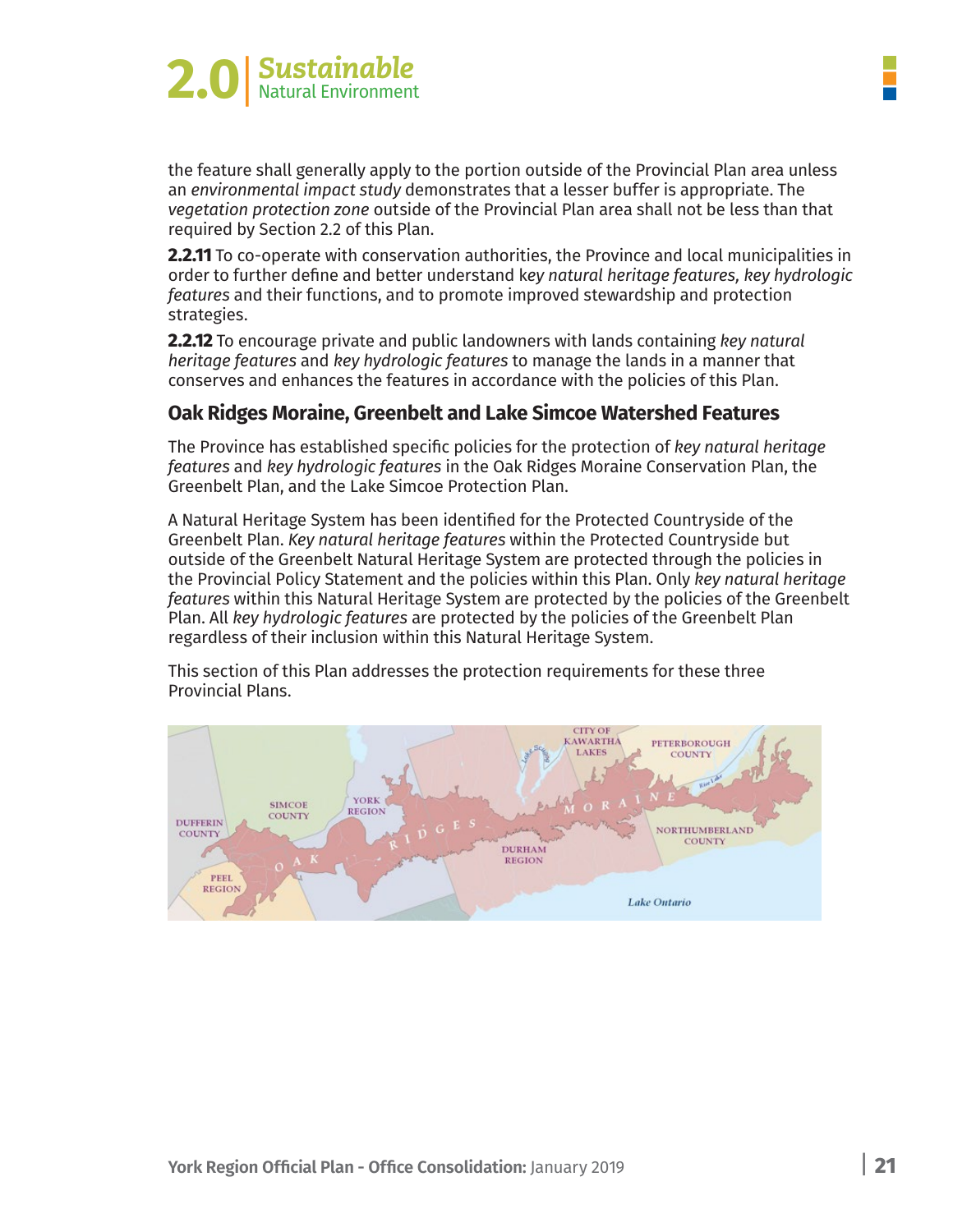

# **Objective:** To ensure that the *key natural heritage features* and *key hydrologic*<br>*features* on the Oak Ridges Moraine, Greenbelt and the Lake Simcoe Watershed are protected in accordance with Provincial Plans.

#### **It is the policy of Council:**

**2.2.13** That for the purposes of policies 2.2.14 through 2.2.29 of this Plan, key natural heritage features and key hydrologic features are as defined in the Oak Ridges Moraine Conservation Plan, the Greenbelt Plan and the Lake Simcoe Protection Plan, as applicable.

**2.2.14** That notwithstanding policy 2.2.4 of this Plan, *development* or *site alteration* is not permitted in key natural heritage features and key hydrologic features or associated *vegetation protection zone* on the Oak Ridges Moraine, in the Greenbelt, and in the *Lake Simcoe watershed,* except as provided in the Oak Ridges Moraine Conservation Plan, the Greenbelt Plan and the Lake Simcoe Protection Plan.

**2.2.15** That on the Oak Ridges Moraine the *vegetation protection zone* shall be a minimum of 30 metres for *wetlands, seepages areas and springs, fish habitat, permanent streams, intermittent streams, significant valleylands, significant woodlands, sand barrens, savannahs* and *tallgrass prairies* and *kettle lakes.*

**2.2.16** That in the *Lake Simcoe watershed,* outside of existing settlement areas as defined by the Lake Simcoe Protection Plan, the *vegetation protection zone* shall be a minimum of 30 metres for *wetlands, significant woodlands, significant valleylands, permanent streams,* i*ntermittent streams,* lakes other than Lake Simcoe and natural areas abutting Lake Simcoe.

**2.2.17** That the minimum *vegetation protection zone* for the Lake Simcoe Shoreline within a shoreline built-up area is 30 metres from the shoreline, and for areas of Lake Simcoe Shoreline outside of existing settlement areas, as defined in the Lake Simcoe Protection Plan, and outside of shoreline built-up areas, shall be 100 metres from the shoreline.

**2.2.18** That within the Natural Heritage System of the Protected Countryside of the Greenbelt Plan, the *vegetation protection zone* shall be a minimum of 30 metres for *wetlands, seepage areas and springs, fish habitat, permanent and intermittent streams*, *lakes,* and *significant woodlands.*

**2.2.19** That significant alteration of the Lake Simcoe Shoreline, or the shore of a fresh water estuary of a stream connected to Lake Simcoe, is not permitted except as provided in the Lake Simcoe Protection Plan.

#### *Oak Ridges Moraine*

*The Oak Ridges Moraine is one of Ontario's most significant landforms.* 

*Located north of and parallel to Lake Ontario, the Moraine in York Region divides the watersheds draining south into Lake Ontario from those draining north into Lake Simcoe.* 

*The Moraine shapes the present and future form and structure of the Greater Toronto Region. The Moraine's ecological and hydrological features and functions are critical to the Region's continuing health.*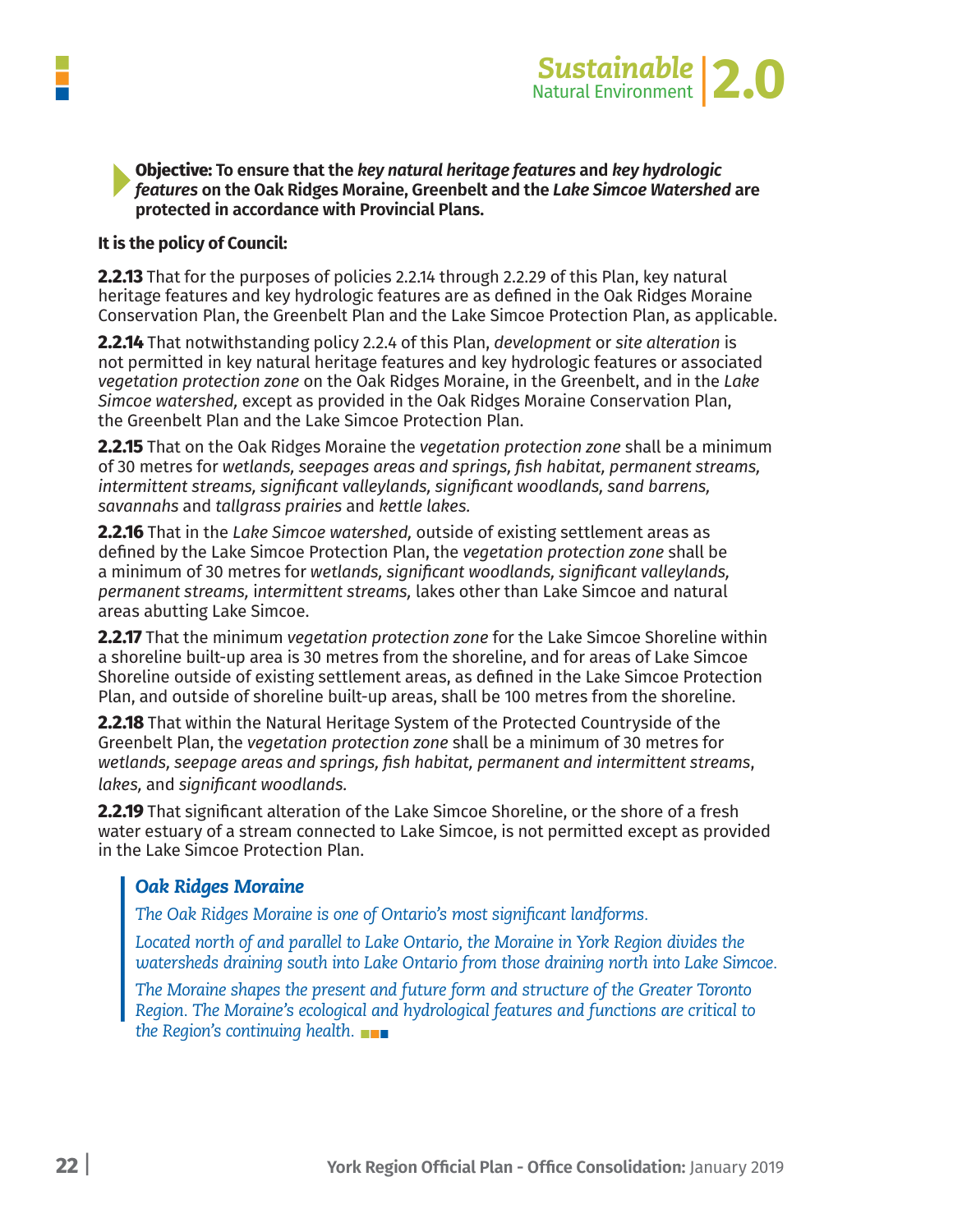

**2.2.20** That an application for *development* or *site alteration* in the *Lake Simcoe watershed* that is within 120 metres of a key natural heritage feature, a key hydrologic feature or the Lake Simcoe Shoreline outside of existing settlement areas as defined by the Lake Simcoe Protection Plan, shall provide for the establishment and maintenance of natural self-sustaining vegetation to the extent and width of the associated *vegetation protection zone* required by the policies of the Lake Simcoe Protection Plan, except in relation to uses and structures in the vegetation protection zone that are permitted by the policies of Chapter 6 of the Lake Simcoe Protection Plan.

*For the purposes of applying policies 2.2.13 through 2.2.29 of this Plan, the following identifies which features are considered key natural heritage features, or key hydrologic features in the Lake Simcoe Protection Plan (LSPP), the Oak Ridges Moraine Conservation Plan (ORMCP) and the Greenbelt Plan.*

| <b>Feature</b>                                                 | <b>LSPP</b> | <b>ORMCP</b>                                                    | <b>Greenbelt Plan</b>          |
|----------------------------------------------------------------|-------------|-----------------------------------------------------------------|--------------------------------|
| Significant habitat<br>of endangered and<br>threatened species | ♦           | $\Diamond$ + rare<br>(which includes<br><b>Special Concern)</b> | 0<br><b>Special</b><br>Concern |
| <b>Fish habitat</b>                                            | ♦           | $\Diamond$                                                      |                                |
| Wetlands                                                       | $\Diamond$  | $\Diamond$                                                      | $\Diamond$                     |
| Life Science Areas of<br><b>Natural and Scientific</b>         | ♦           | $\Diamond$                                                      |                                |
| <b>Interest</b>                                                | 0           | $\Diamond$                                                      |                                |
| Significant valleylands                                        | ♦           | $\Diamond$                                                      | $\Diamond$                     |
| Significant woodlands                                          | 0           | $\Diamond$                                                      | $\Diamond$                     |
| Significant wildlife habitat                                   | $\Diamond$  | $\Diamond$                                                      |                                |
| Sand barrens, savannahs<br>and tallgrass prairies              | ♦           | $\Diamond$                                                      | $\Diamond$                     |
| Lakes and their<br>littoral zones                              | 0           | $\Diamond$                                                      | ♦                              |
| <b>Alvars</b>                                                  |             | $\Diamond$                                                      |                                |
| Permanent and<br>intermittent stream                           | ♦           | $\Diamond$                                                      | $\Diamond$                     |
| <b>Kettle lakes</b>                                            | ♦           |                                                                 |                                |
| Seepage areas and<br>and springs                               | 0           | $\Diamond$                                                      |                                |
| <b>Lake Simcoe Shoreline</b>                                   | ♦           |                                                                 |                                |

T E B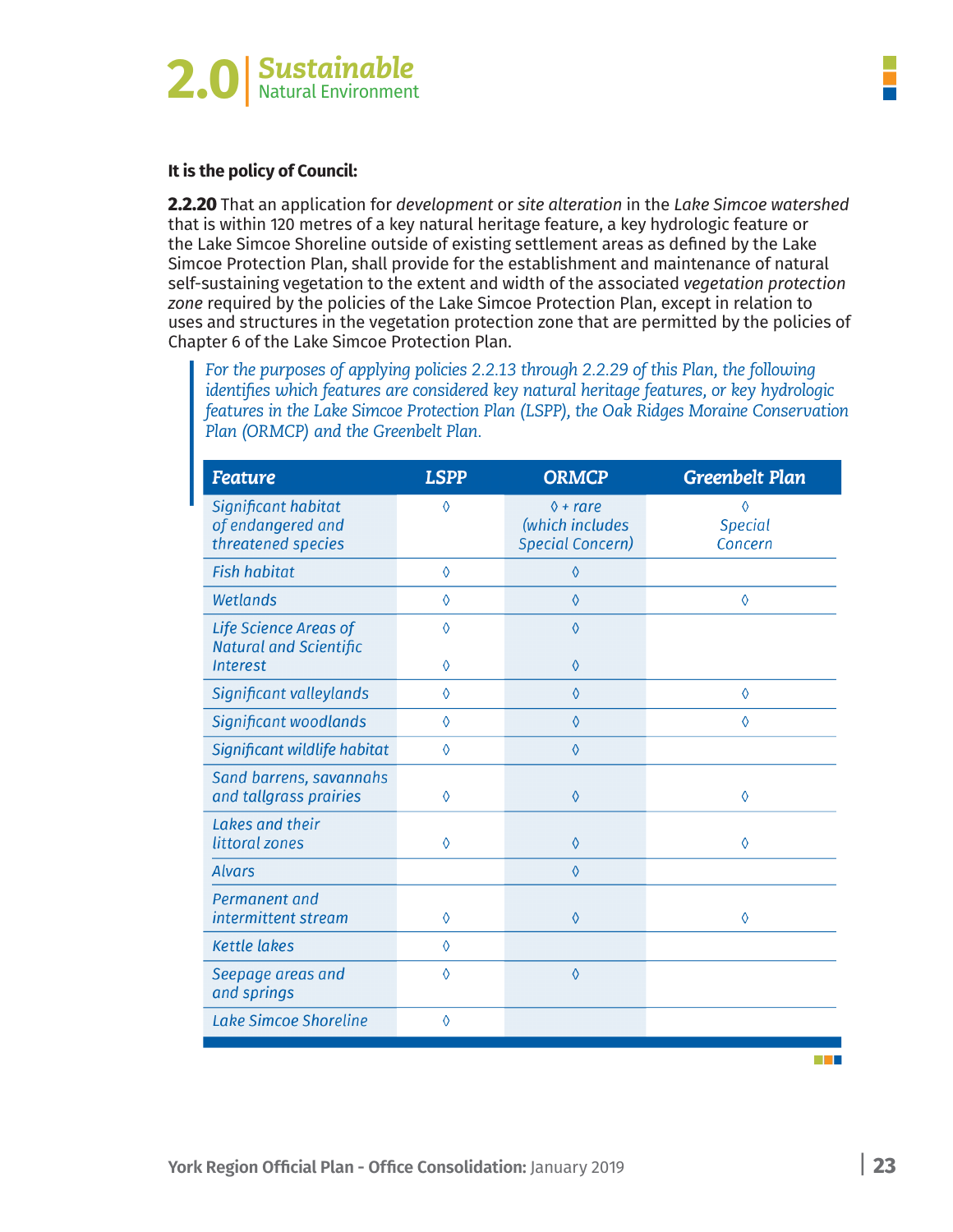

**2.2.21** That outside existing settlement areas as defined by the Lake Simcoe Protection Plan, a proposal for *development* or *site alteration* within 240 metres of the Lake Simcoe Shoreline must demonstrate that it will maintain, enhance or restore functional wildlife movement corridors between key natural heritage features or key hydrologic features.

**2.2.22** That within the *Lake Simcoe watershed,* an application for *development* or s*ite alteration* within settlement and rural settlement areas, as defined by the Lake Simcoe Protection Plan, where applicable, shall:

- **a.** increase or improve *fish habitat* in streams, lakes and *wetlands,* and any adjacent riparian areas;
- **b.** include landscaping and habitat restoration that increases the ability of native plants and animals to use valleylands or riparian areas as wildlife habitat and movement corridors;
- **c.** seek to avoid, minimize and/or mitigate impacts associated with the quality and quantity of urban run-off into receiving streams, lakes and *wetlands;* and,
- **d.** establish or increase the extent and width of a self-sustaining *vegetation protection zone* adjacent to Lake Simcoe to a minimum of 30 metres where feasible.

**2.2.23** That refinements to the extent or presence of *k*ey natural heritage features and key hydrologic features resulting from site-specific studies conducted in accordance with the requirements in the Oak Ridges Moraine Conservation Plan, the Greenbelt Plan, the Lake Simcoe Protection Plan and updated information from the Province or the appropriate conservation authority, will not require an amendment to this Plan.

However, where there is a boundary refinement to a *wetland, Life Science Area of Natural and Scientific Interest,* Earth Science Area of Natural or Scientific Interest, or significant habitat of *endangered or threatened species,* confirmation will be required from the Province prior to any *development* or *site alteration* occurring in these areas. In regard to changes to *Environmentally Significant Areas,* approval will be required from the appropriate conservation authority.

**2.2.24** That *Environmentally Significant Areas* on the Oak Ridges Moraine or within the Natural Heritage System of the Protected Countryside of the Greenbelt Plan, which have been identified by a conservation authority, are also considered to be key natural heritage features, subject to the same requirements for protection and study as those identified in the Oak Ridges Moraine Conservation Plan and Greenbelt Plan for Life Science Areas of Natural and Scientific Interest.

#### *Existing Settlement Area – Lake Simcoe Protection Plan*

*Existing Settlement Areas subject to the Lake Simcoe Protection Plan are defined by the community plan boundaries that existed June 2, 2009 for the following communities:Aurora, Ballentrae-Musselman's Lake, Holland Landing, Kettleby, Keswick, Maple Lake Estate, Mount Albert, Newmarket, Pefferlaw, Pottageville, Queensville, Schomberg, Sharon, Snowball, Sutton, and Vandorff.*

*Lake Simcoe Shoreline Settlement Areas within Georgina include: Sutton, Keswick, Pefferlaw, Hamlet of Virginia, Serviced Lakeshore Residential, Moores Beach, McRae Beach and Duclos Point.*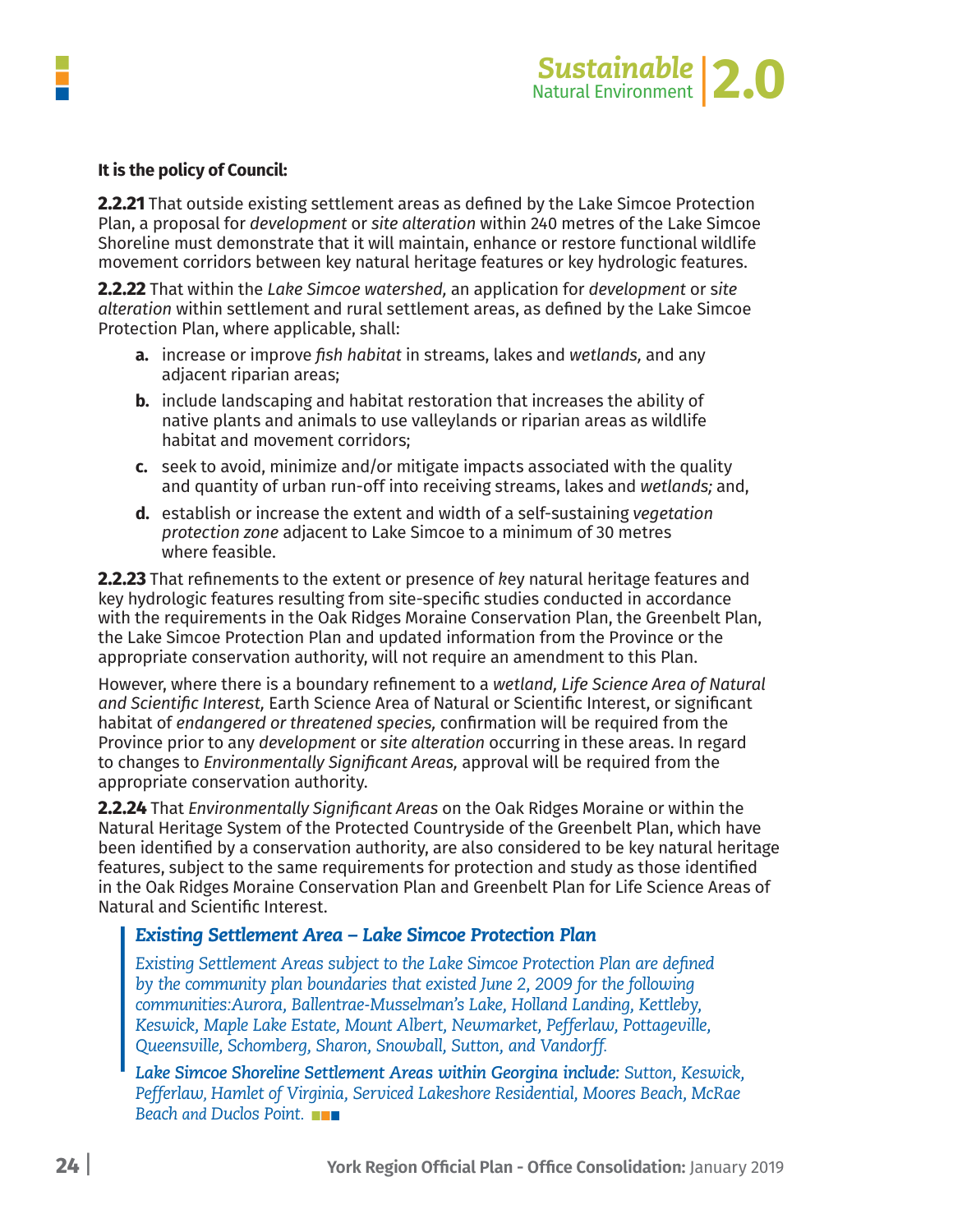

**2.2.25** That within the Oak Ridges Moraine Conservation Plan and the Greenbelt Plan Areas, no new *agricultural uses, agriculture-related uses,* or accessory uses shall be permitted within key natural heritage features and key hydrologic features and their associated minimum *vegetation protection zones* if the lands were not being used for that use on November 15, 2001, and February 28, 2005 respectively.

**2.2.26** That in the Urban Area and Towns and Villages, as designated on April 22, 2002, where secondary plans, official plans, zoning by-laws, or Master Environmental Servicing or Functional Servicing Plans are approved based on environmental studies that have identified minimum *vegetation protective zones* that are different from those identified in the Oak Ridges Moraine Conservation Plan, then the standards established within those plans shall prevail.

**2.2.27** That in the Urban Area, Towns and Villages, and Hamlets designated on February 28, 2005, where secondary plans, official plans, zoning by-laws, or Master Environmental Servicing or Functional Servicing Plans are approved based on environmental studies that have identified minimum *vegetation protective zones* that are different from those identified in the Greenbelt Plan, then the standards established within those plans shall prevail.

**2.2.28** That every application for *development* or *site alteration* on the Oak Ridges Moraine shall identify planning, design and construction practices that ensure that no buildings or other *site alterations* impede the movement of plants and animals between key natural heritage features, key hydrologic features and *adjacent lands* within the Natural Core Area and the Natural Linkage Area as identified on Map 1.

**2.2.29** That the technical papers associated with the Oak Ridges Moraine Conservation Plan, Lake Simcoe Protection Plan and the Greenbelt Plan be consulted to provide clarification in implementing the policies related to key natural heritage features and key hydrologic features within the Provincial Plans.

#### **Species at Risk and their Habitats**

Habitats of endangered, threatened and special concern species contain species that have been listed by the Province as occurring in significantly low population numbers, restricted geographic areas, or are threatened by human activities such that their continued presence in Ontario is a matter of conservation concern. The actual species falling into categories of threatened or endangered vary from region to region throughout the Province, and can change over time.

Endangered, threatened and special concern species are listed in regulations under the Endangered Species Act. Current lists of endangered, threatened and species of special concern are designated by the Committee on the Status of Species at Risk in Ontario and are placed on the Species at Risk in Ontario List.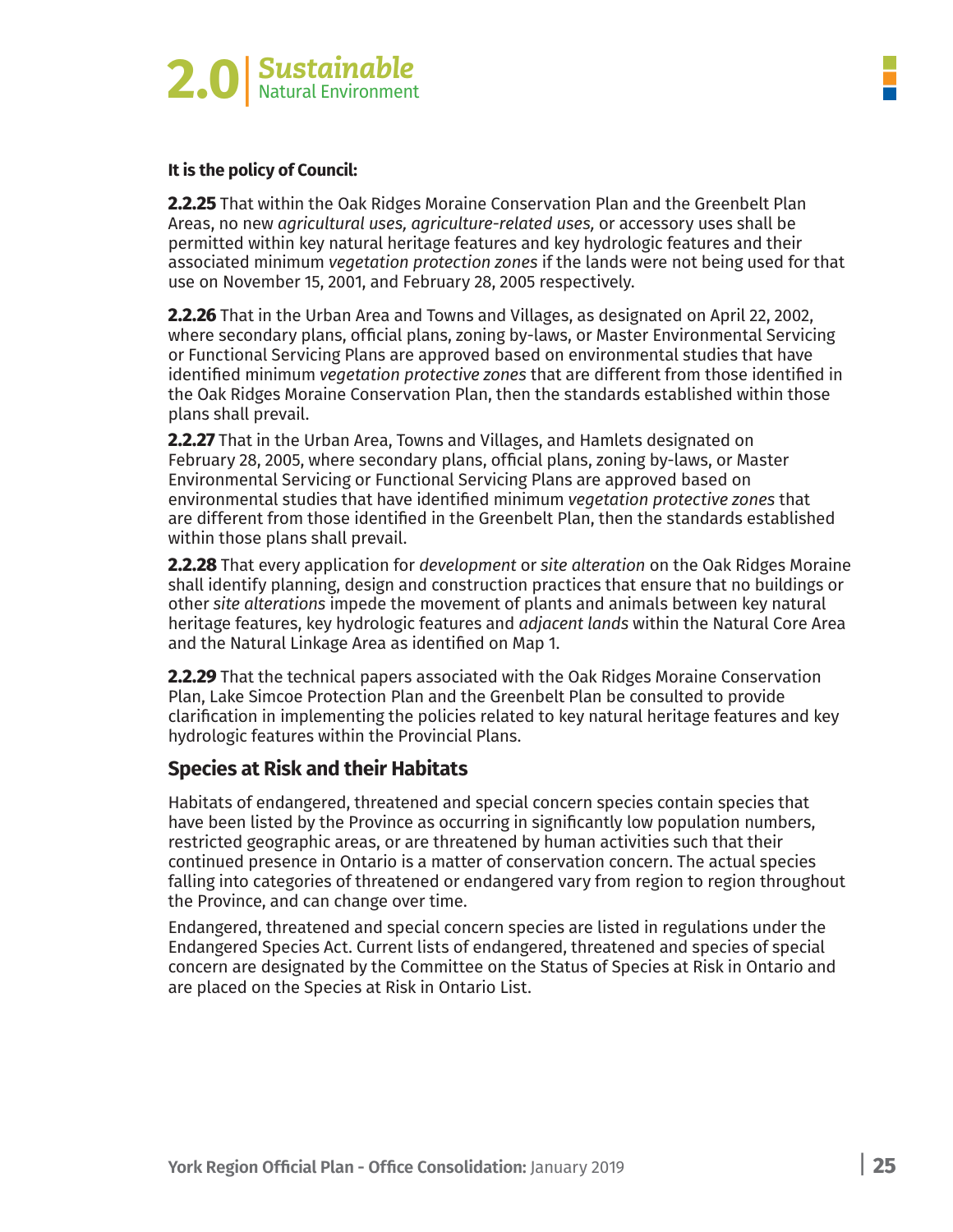

#### **Objective: To protect endangered, threatened and special concern species and their** habitats to ensure that biological diversity within the Region is not diminished.

#### **It is the policy of Council:**

**2.2.30** That notwithstanding policy 2.2.4 of this Plan, *development* and *site alteration* is not permitted within *significant habitat* of *endangered and threatened species.*

**2.2.31** That notwithstanding policy 2.2.4 of this Plan, within the Oak Ridges Moraine *development* or *site alteration* is not permitted within the *significant habitat* of *special concern species* or Provincially rare species.

**2.2.32** That notwithstanding policy 2.2.4 of this Plan, within the Natural Heritage System of the Protected Countryside of the Greenbelt, *development* or *site alteration* is not permitted within *significant habitat* of *special concern species.*

**2.2.33** To encourage private land stewardship which protects and enhances the habitat of *species at risk.*

**2.2.34** To work with the Province, as appropriate, on the preparation of recovery strategies or management plans for *species at risk* in York Region.

#### *Species at Risk in Ontario List Categories*

- *∙ Extirpated - a native species that no longer exists in the wild in Ontario, but still exists elsewhere*
- *∙ Endangered - a native species facing extinction or extirpation*
- *∙ Threatened - a native species at risk of becoming endangered in Ontario*
- *∙ Special Concern - a native species that is sensitive to human activities or*
- *natural events which may cause it to become endangered or threatened*



#### **Wetlands**

Wetlands are essential natural elements of the Regional ecosystem, providing environmental, economic and social benefits. These lands, which are seasonally or permanently covered by shallow water or where the water table is close to or at the surface, are characterized by hydric soils and hydrophytic or water-tolerant plants. Among other functions, wetlands control and store surface water to assist in flood control and groundwater recharge. Wetlands also act as sediment traps to improve water quality and act as habitat for a wide variety of plant and animal species.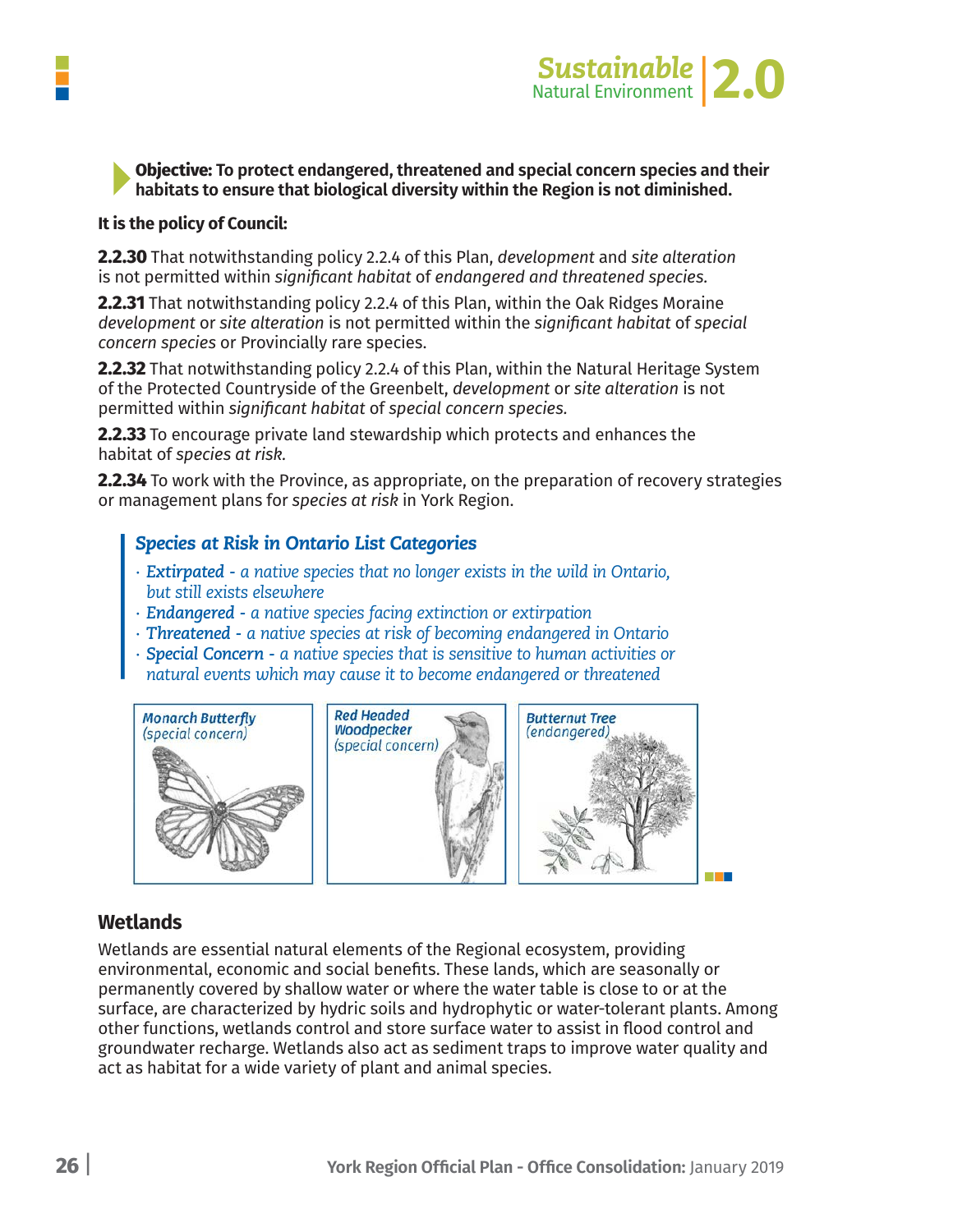

The Province has enacted a policy statement under the Planning Act that prohibits development in provincially significant wetlands. Other wetlands that have not been identified as provincially significant, but which have been formally evaluated by the Ministry of Natural Resources, also exist within the Region. Map 4 shows the general location of all evaluated wetlands, as well as identified wetlands within the Oak Ridges Moraine, Greenbelt and *Lake Simcoe watershed.* More detailed information, as well as more recent wetland evaluations are available from the Province.

# *Typical Wetland*



*Other environmental approvals may be required in conjunction with Planning Act approvals, or if works are proposed prior to receipt of Planning approvals. Examples include:*

- *∙ Forest Conservation By-law Permits (Regional)*
- *∙ Tree By-law Permits (Local Municipal)*
- *∙ Development, Interference with Wetlands and Alterations to Shorelines and Watercourses Permits (Conservation Authority)*
- *∙ Site Alteration or Fill Permits (Local Municipal)*

#### **Objective: To ensure no loss of wetland function or area in the Region.**

#### **It is the policy of Council:**

**2.2.35** That notwithstanding policy 2.2.4 of this Plan, *development* and *site alteration* is prohibited within evaluated wetlands and all identified wetlands within the *Lake Simcoe watershed,* on the Oak Ridges Moraine and within the Greenbelt Natural Heritage System, as shown on Map 4 of this Plan. Due to the scale of the mapping in this Plan, smaller wetlands may not be visible. More detailed mapping is available from York Region.

**2.2.36** That a *vegetation protection zone* be required for wetlands identified on Map 4 of this Plan. The width of the *vegetation protection zone* shall be determined through an *environmental impact study,* but shall be no less than 30 metres from any part of the feature for provincially significant and Provincial Plan Area wetlands as identified on Map 4 of this Plan, and generally no less than 15 metres from other evaluated wetlands as identified on Map 4 of this Plan.

**2.2.37** To permit *development* and *site alteration* within 120 metres of *wetlands* identified on Map 4, but not within the *vegetation protection zone,* subject to an approved *environmental impact study* that demonstrates no negative impacts to the wetland feature or its ecological functions. Notwithstanding the aforementioned, within the *vegetation protection zone, development* and *site alteration* may be permitted in accordance with policies 2.1.10.a and 2.1.10.e of this Plan.

**2.2.38** To encourage private landowners to work with local municipalities and public agencies to protect *wetlands,* create new *wetlands* and restore existing *wetlands,* where appropriate.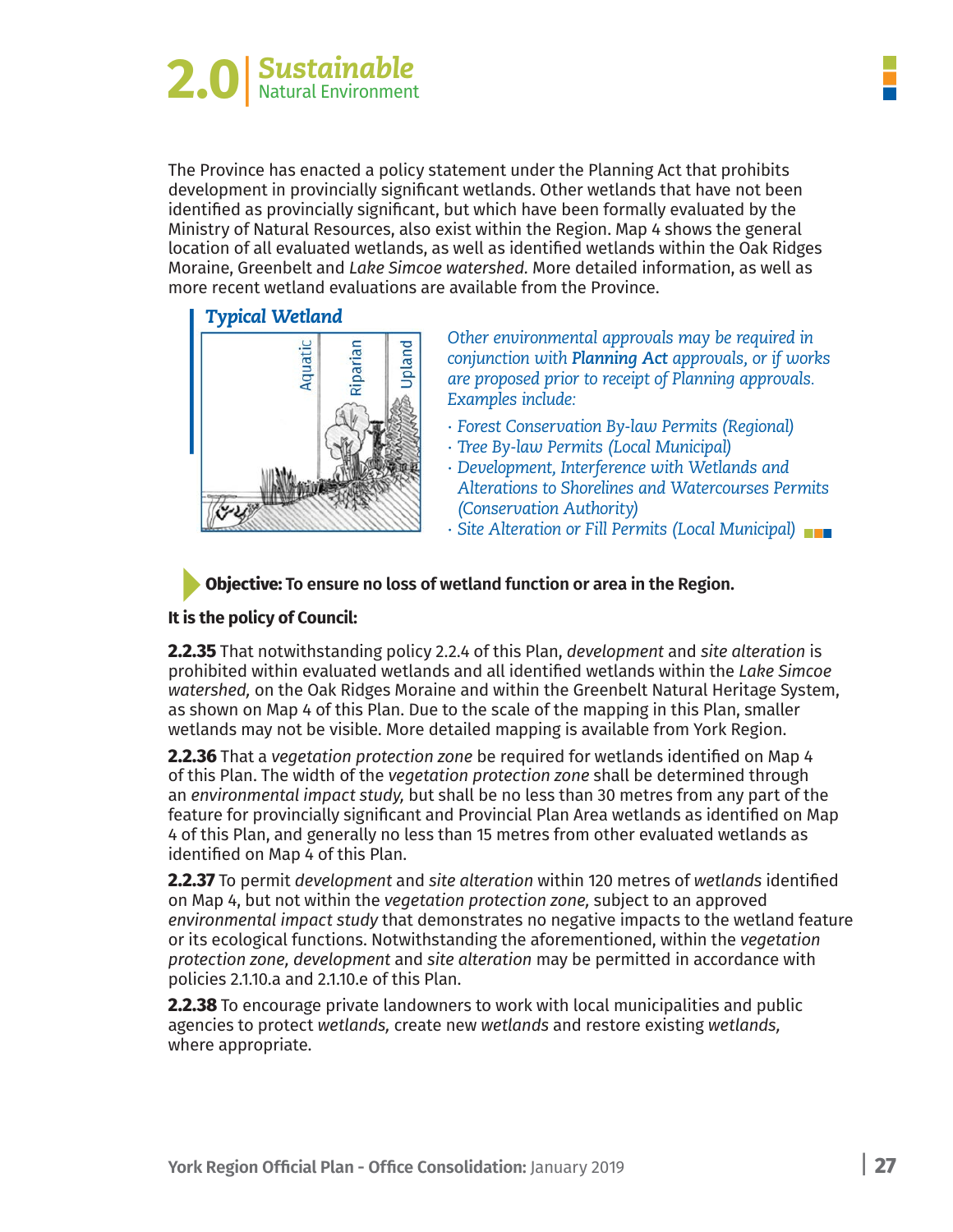

**2.2.39** That applications for *development* and *site alteration* within 120 metres of *wetlands* not shown on Map 4 of this Plan shall be accompanied by an *environmental impact study* that determines their importance, functions and means of protection and/or maintenance of function, as appropriate, to the satisfaction of the approval authority.

**2.2.40** That Provincial boundary refinements or reclassification of wetlands as shown on Map 4 will not require an amendment to this Plan.

**2.2.41** That where new *wetlands* are evaluated and/or approved by the Province, the Region may amend this Plan to include updated information.

**2.2.42** That where newly identified *wetlands* are determined to be provincially significant, they will be subject to policies 2.2.35, 2.2.36 and 2.2.37 of this Plan, where they are not provincially significant they will be subject to policy 2.2.39 of this Plan. Where newly identified *wetlands* are within the Oak Ridges Moraine, the Greenbelt, or the *Lake Simcoe watershed,* they will be subject to the requirements of those plans.

#### **Woodlands**

Woodlands are significant components of York Region's natural systems and provide a variety of important environmental, social and economic benefits. These benefits include clean air and water, erosion prevention, water retention, provision of wildlife habitat, recreation and the sustainable harvest of woodland products.

At the time of settlement by Europeans, woodlands covered 90per cent of the Region. Woodland cover has dwindled to 22.5per cent today. Because much of the remaining woodland cover is fragmented and lacking in interior habitat areas, maintaining and enhancing *significant woodlands* and integrating them into the Region's communities is extremely important.

York Region has a Forest Conservation By-law that restricts and regulates the removal of trees on private lands through the issuance of permits. There are many tools available to private landowners to assist in the sustainable management of woodlands, including the Managed Forest Tax Incentive Program and the Ontario Stewardship Program.

York Region manages 21 Regional Forest tracts, totalling over 2,200 hectares. These areas undergo silvicultural management (tree planting, tending and harvesting activities) and hazard tree management, and are important for educational initiatives. The York Regional Forest is the first publicly owned forest in Canada to be certified by the Forest Stewardship Council. This third party audit process ensures that the Region is maintaining the forest in a sustainable manner.

The policies of this section of this Plan are supported by the York Region Significant Woodlands Study. This section provides policies for the identification, management and improvement of woodlands to ensure that the Region will maintain or increase the area of woodlands, have woodlands in the future that support greater biodiversity, and that the Region will continue to recognize the importance of the urban forest.

**Objective: To protect** *significant woodlands* **and their biodiversity and encourage reforestation to provide environmental, social and economic benefits for the residents of York Region.**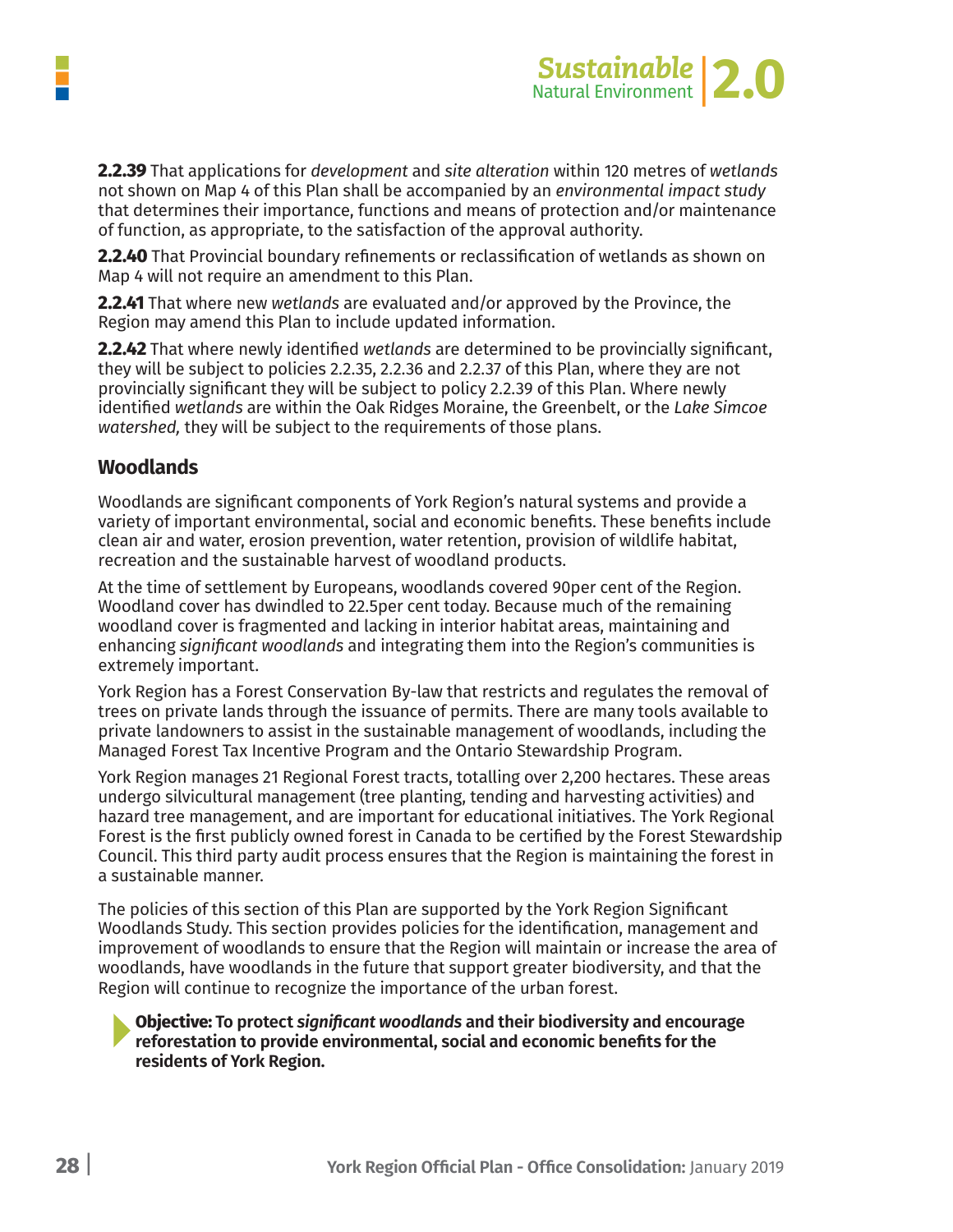

**2.2.43** To increase woodland cover to a minimum of 25 per cent of the Region's total land area.

#### *York Region Continues to Work Towards 25 per cent Woodland Cover*

*Since 2001, York Region has been working to increase forest cover through initiatives including:*

*∙ the York Natural Planting Partnership, delivered by the conservation authorities, which provides subsidized tree planting on private lands*



- *∙ support of community naturalization initiatives on public and private land*
- *∙ large-scale reforestation of public lands (e.g., Rouge Park)*
- *∙ acquiring strategic lands for reforestation*

*Reforestation of existing public lands will help achieve a portion of the Region's woodland cover target. Private land reforestation and stewardship are essential to achieving this target.*

#### **It is the policy of Council:**

**2.2.44** That notwithstanding policy 2.2.4 of this Plan, *development* and *site alteration* is prohibited within *significant woodlands* and their associated *vegetation protection zone* except as provided for elsewhere within this Plan.

**2.2.45** That *significant woodlands* be verified on a site-by-site basis and shall include those *woodlands* meeting one of the following criteria:

- **a.** is 0.5 hectares or larger and:
	- **i.** directly supports *globally* or *provincially rare plants, animals* or *communities* as assigned by the Natural Heritage Information Centre; or,
	- **ii.** directly supports *threatened* or *endangered species,* with the exception of specimens deemed not requiring protection by the Province (e.g. as is sometimes the case with Butternut); or,
	- **iii.** is within 30 metres of a provincially significant *wetland* or *wetland* as identified on Map 4, *waterbody, permanent stream* or *intermittent stream;*
- **b.** is 2 hectares or larger and:

 **i.** is located outside of the Urban Area and is within 100 metres of a *Life Science Area of Natural and Scientific Interest,* a provincially significant *wetland* or *wetland* as identified on Map 4, *significant valleyland, Environmentally Significant Area,* or *fish habitat;* or,

**ii.** occurs within the Regional Greenlands System;

- **c.** is south of the Oak Ridges Moraine and is 4 hectares or larger in size;
- **d.** is north of the Oak Ridges Moraine and is 10 hectares or larger in size;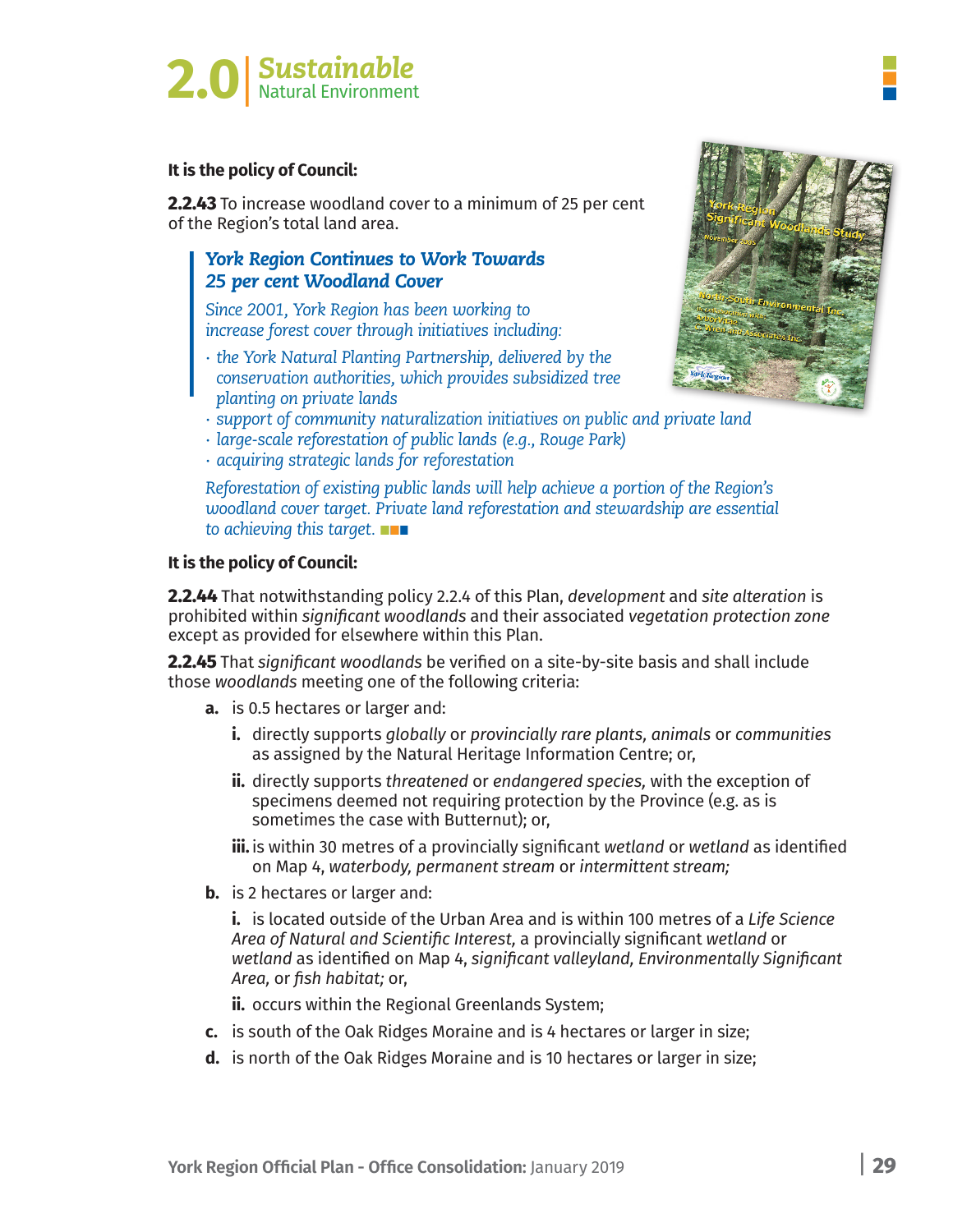



**e.** on the Oak Ridges Moraine the woodland will be evaluated for significance based on the requirements of the Oak Ridges Moraine Conservation Plan and associated technical papers; or,

f. on lands in the Greenbelt Natural Heritage System, the woodland will be evaluated for significance based on the requirements of the Greenbelt Plan and associated technical papers; or,

g. on lands in the Lake Simcoe watershed, outside of the Greenbelt, the Oak Ridges Moraine Conservation Plan, and existing settlement areas, the woodland will be evaluated for significance based on the requirements of the Lake Simcoe Protection Plan and associated technical papers.

#### *Evaluation of "Directly Supports"*

*When determining whether a woodland directly supports a species, the following may be considered:*

- *∙ Is the species dependent on the woodland for a portion of its life cycle?*
- *∙ Does the species occurrence depend on the woodland?*
- *∙ Will the species occurrence persist in the context of a change in the surrounding land use?*
- *∙ Does habitat for the species exist within the woodland?*  $\blacksquare$

#### **It is the policy of Council:**

**2.2.46** That Map 5 identifies *woodlands* in York Region based on best available information and data. The determination of woodland significance will rely on site-specific studies per policies 2.2.45 and 2.2.48 of this Plan. Due to the scale of the mapping in this Plan, not all woodlands are visible. More detailed mapping is available from York Region.

**2.2.47** That a *vegetation protection zone* be required for *significant woodlands.* The width of the *vegetation protection zone* shall be determined through an e*nvironmental impact study* but shall be no less than 30 metres from the dripline of *significant woodlands* within the Oak Ridges Moraine, the Greenbelt and the *Lake Simcoe watershed* as detailed in policies 2.2.15, 2.2.16 and 2.2.18 of this Plan, and no less than 10 metres from the dripline of *significant woodlands* outside of those plan areas.

**2.2.48** That within the Urban Area or within the existing settlement areas as defined in the Lake Simcoe Protection Plan, and outside of the Oak Ridges Moraine Conservation Plan and Greenbelt Plan areas, a *woodland,* or portions thereof, which would be defined as *significant woodland* in accordance with policy 2.2.45 of this Plan, is not considered significant if all of the following are met:

- **a.** the *woodland* is located outside of the Regional Greenlands System as shown on Map 2 of this Plan;
- **b.** the *woodland* is located in an area strategic to the achievement of the community objectives of Section 5.2 and 5.6 of this Plan or is identified within an intensification area detailed in a local municipal intensification strategy, and is evaluated through an official plan amendment process, or other appropriate study;
- **c.** the *woodland* does not meet the criteria in policy 2.2.45.a of this Plan; and,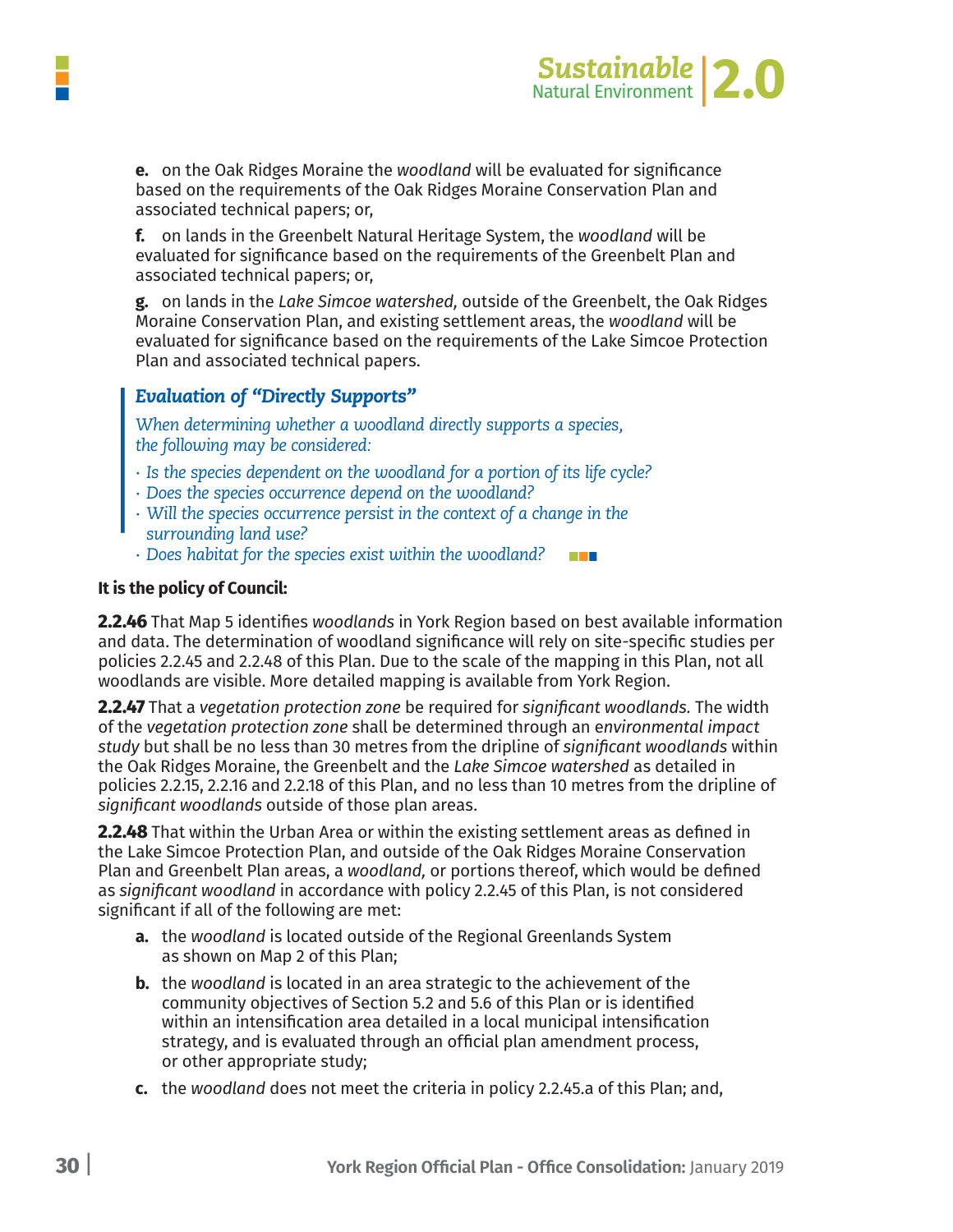



**d.** the woodland is a cultural and regenerating woodland to the satisfaction of York Region, in consultation with the conservation authority and local municipality.

*Good Forestry Management is the proper implementation of woodland harvest, renewal and maintenance activities which are known to be appropriate for the forest and environmental conditions under which they are being applied. These practices minimize injury to significant ecosystems, important fish and wildlife habitat, soil and water quality and quantity, forest productivity and health, and the aesthetic and recreational values.*

#### **It is the policy of Council:**

**2.2.49** That should policy 2.2.48 apply, *development* and *site alteration* may be permitted within all or part of the *woodland* if the *development* or *site alteration* does not affect the ability of the retained portion of the *woodland* to remain significant in accordance with the criteria in policy 2.2.45 of this Plan. A *woodland* compensation plan shall be required for removed *woodland* deemed not significant, that would otherwise have been significant in accordance with policy 2.2.45 of this Plan. The woodland compensation plan shall be prepared to the satisfaction of York Region in consultation with the conservation authority and the local municipality and shall demonstrate a net gain in woodland area.

#### *Considerations for Developing a Woodland Compensation Plan (policy 2.2.49)*

- *1. Achieve a net gain in woodland area through woodland restoration*
- *2. Preference is for compensation to be located in proximity to removal area; the order of priority for locating compensation initiatives will be within development area, the subwatershed/local municipality, watershed, Region*
- *3. Landscape ecology principles including size, patch shape, connectivity, edge to area ratio should be considered*
- *4. Compensation sites may include:*
	- *∙ Tableland linkages within a planned Natural Heritage System*
	- *∙ Tableland enhancement areas within a planned Natural Heritage System*
	- *∙ Expansions to existing woodlands (excluding buffers)*
	- *∙ Rural land*
	- *∙ Woodland additions adjacent to publicly owned woodlands*
- *5. Mechanisms for implementation may include:*
	- *∙ Conservation Easements on rural/agricultural land*
	- *∙ Conveyance of land*
	- *∙ Woodland compensation implementation plan and securities*
	- *∙ Cash in lieu based on the cost to create a compensation woodland (including land)*

#### **It is the policy of Council:**

**2.2.50** That local municipalities shall develop an Urban Forest Management Plan, together with York Region, that may include additional locally significant woodlands.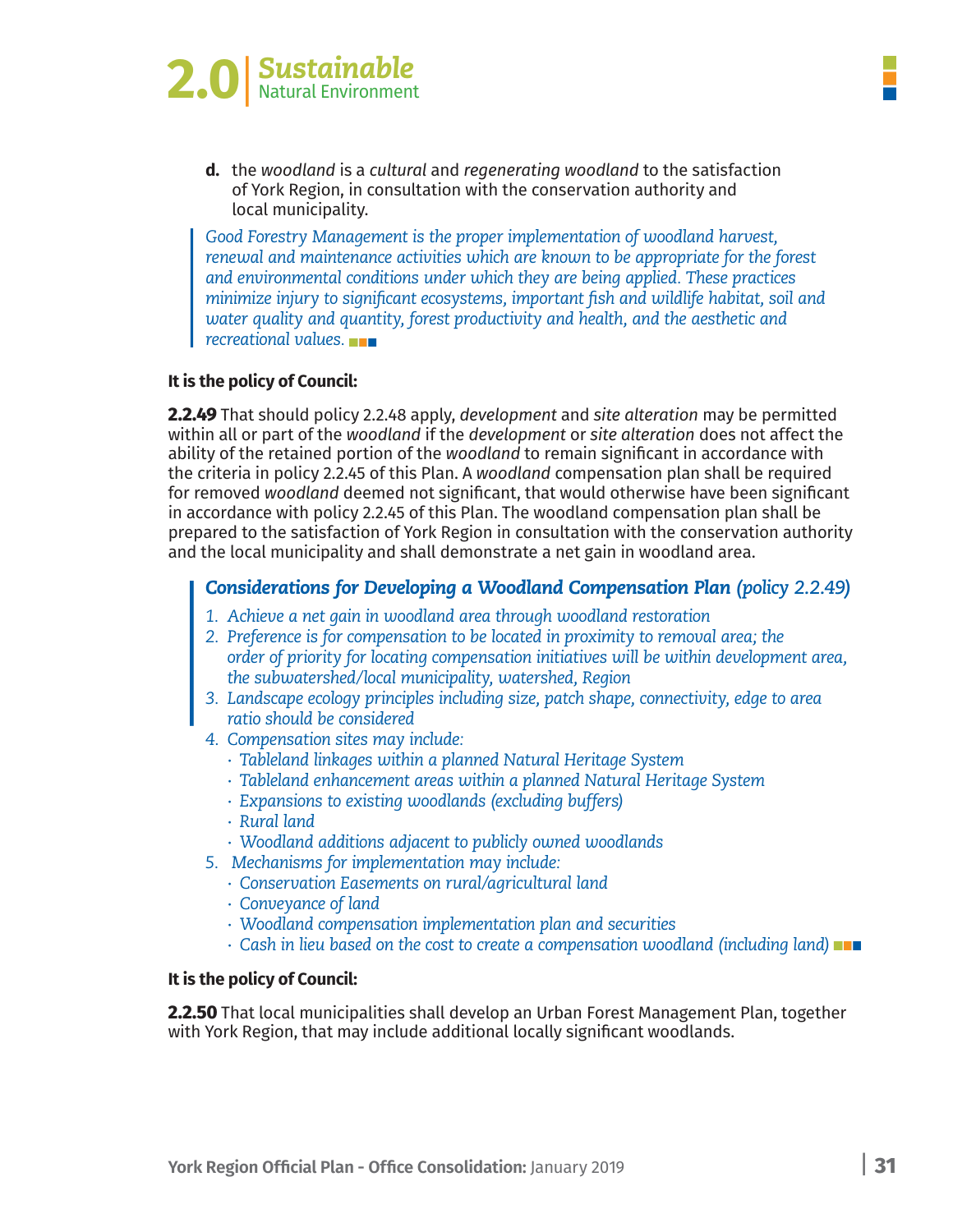

*i-Tree Eco (formerly known as the Urban Forest Effects Model or "UFORE"), is an evaluation tool that can be used in urban forest management to measure the type, value and extent of the economic and environmental benefits of the urban forest. Urban forests provide more than aesthetic values, they assist in increasing energy efficiency and pollution abatement. The data generated from the i-Tree Eco analysis is key to an urban forest management plan.*

#### **It is the policy of Council:**

**2.2.51** That York Regional Forests shall be sustainably managed in a manner that enhances their ecological, educational and recreational functions to ensure their health in perpetuity.

**2.2.52** To encourage and work with the Province and other stakeholders involved in woodlands management to maintain and enhance publicly and privately owned forested lands, and to encourage landowners through stewardship initiatives to use good forestry practices.

#### **Landform Conservation**

Significant landscapes exist throughout York Region, providing scenic views and vistas, and a sense of place. Such significant landscapes include many portions of the Oak Ridges Moraine, the former Lake Algonquin shoreline, major river valleys, Earth Science Areas of Natural and Scientific Interest and the Lake Simcoe shoreline.

Landform features help define the Regional character and play a vital role in surface and groundwater hydrology, biodiversity, and micro climate. The policies of this Plan encourage appropriate treatment of these areas during development and incorporate these features into the Regional Greenlands System.

#### **Objective: To encourage and support the conservation of significant landscapes, views and vistas.**

#### **It is the policy of Council:**

**2.2.53** To prohibit *site alteration* prior to the approval of development applications, and to require local municipalities to adopt *site alteration* by-laws in conformity with the Municipal Act and the Lake Simcoe Protection Plan to prevent runoff, sedimentation, and the removal of topsoil or vegetation, and to control erosion.

**2.2.54** That landform conservation areas within the Oak Ridges Moraine are shown on Figure 1. Figure 1 is to be consulted whenever *development* or *site alteration* is proposed to determine whether the landform conservation policies of this Plan and the Oak Ridges Moraine Conservation Plan apply.

**2.2.55** That within the Oak Ridges Moraine, applications for *development* or *site alteration* in a landform conservation area shall be accompanied by the appropriate study as required by the Oak Ridges Moraine Conservation Plan. Planning, design and construction practices for any *development* or *site alteration* are required to satisfy the Oak Ridges Moraine Conservation Plan.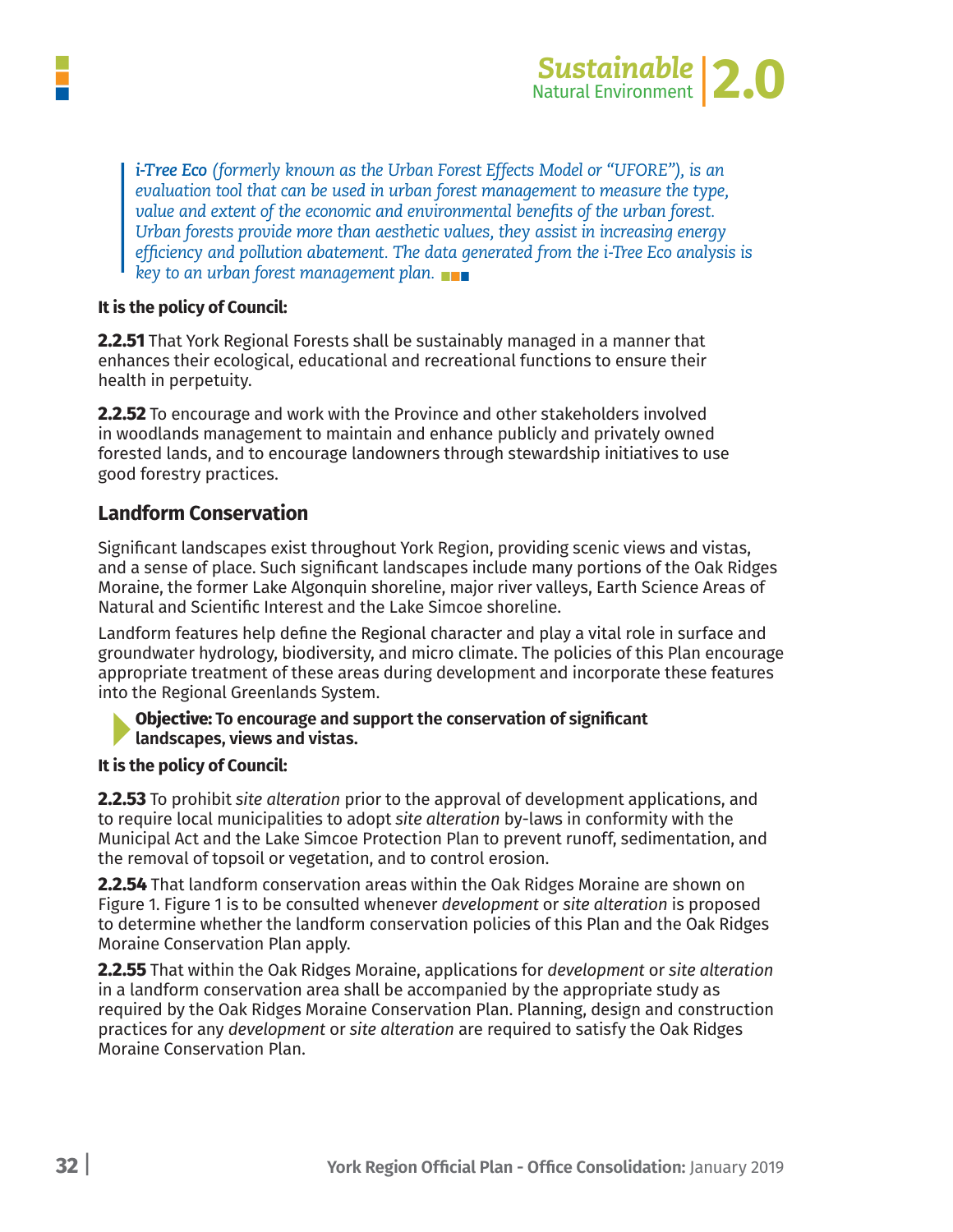

**2.2.56** To require local municipalities to incorporate the Oak Ridges Moraine landform conservation mapping and policies into local official plans in applicable areas. Policies in the local plans shall require that applications for *development* or *site alteration* in a landform conservation area identify planning, design and construction practices that will keep disturbance to landform character to a minimum, subject to the requirements established in the Oak Ridges Moraine Conservation Plan.

**2.257** That mineral aggregate operations are exempt from certain landform conservation requirements in accordance with the Oak Ridges Moraine Conservation Plan.

**2.2.58** That in considering *development* and *site alteration* applications in the Urban Area and Towns and Villages on the Oak Ridges Moraine, local municipalities shall consider the importance of adopting planning, design and construction practices that will keep disturbance of landform character to a minimum, so as to satisfy the requirements of the Oak Ridges Moraine Conservation Plan.

**2.2.59** That applications for *development* or *site alteration* in an E*arth Science Area of Natural and Scientific Interest* on the Oak Ridges Moraine as identified on Map 3, or within the related minimum area of influence, shall be accompanied by an earth science heritage evaluation that meets the requirements of the Oak Ridges Moraine Conservation Plan.

# *2.3 Water Systems*

York Region's water systems and key hydrologic functions include underground aquifers as well as rivers, streams, ponds, wetlands and lakes, including Lake Simcoe. Although Lake Ontario is not located in York Region, rivers and drinking and wastewater systems connect the Region to the lake. These systems are part of the hydrological cycle and interact through rain, runoff, percolation and evaporation. These systems are not static, but are constantly evolving and changing elements of a broader ecosystem and can continue to be a sustainable, renewable resource for the Region if protected, conserved and enhanced.

Groundwater is important as a supply of drinking water, and provides significant quantities of cool water to the Region's streams and rivers as base flow. Water systems play a crucial role in ecological function and are also important for recreation, agriculture and industrial purposes.

River drainage basins, known as watersheds, provide an ecological basis for the protection of land and water resources. This Plan recognizes the watershed as the basic ecological unit upon which planning should be based. The Oak Ridges Moraine is the origin of headwaters for the watersheds in York Region, and is also a significant source of groundwater recharge and discharge.

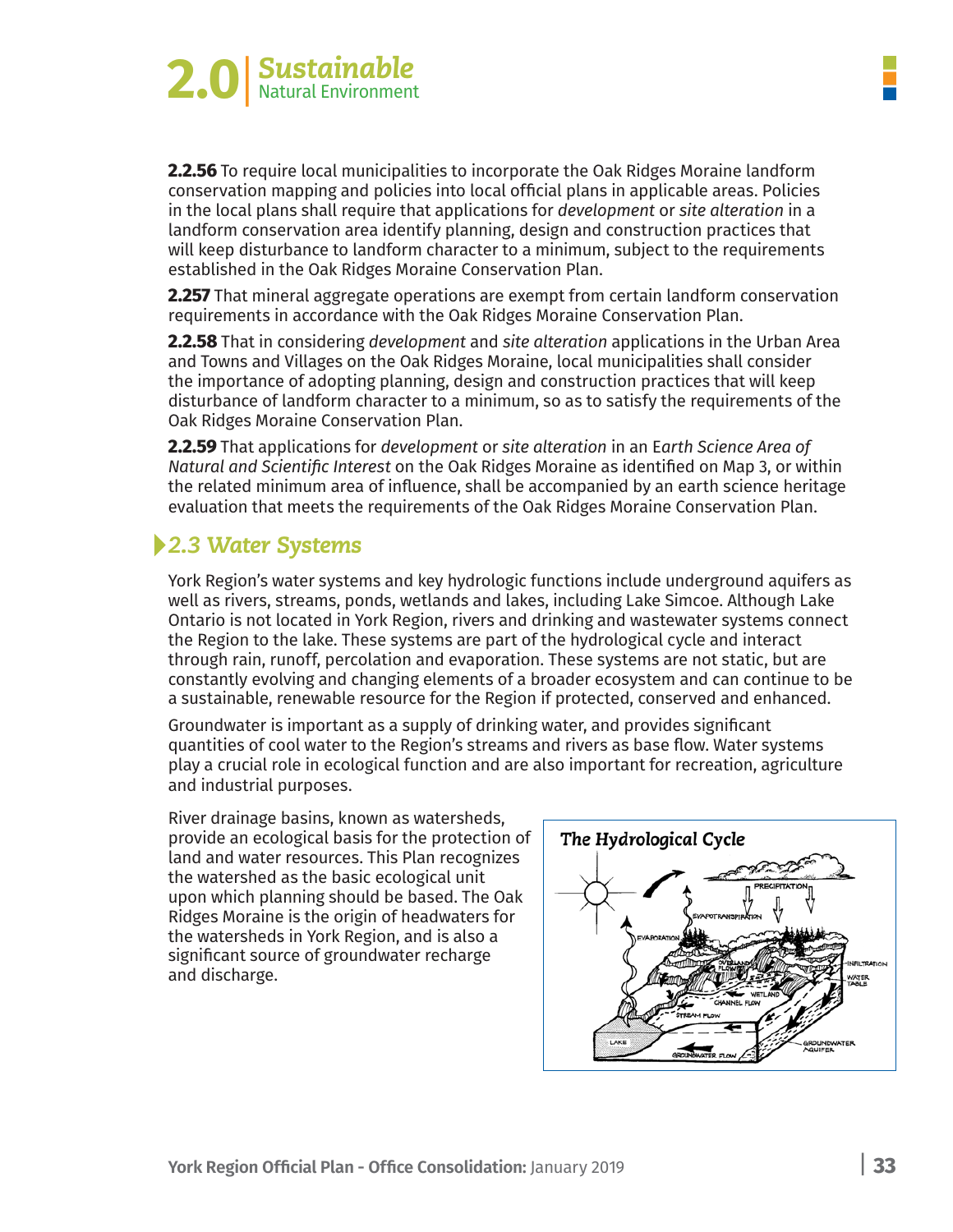

Water balance must be managed to maintain the ecological integrity of *key hydrologic features* and hydrologic function. Changes in land use must take into account immediate impacts and cumulative changes to watersheds, and off-site impacts, such as increased stormwater runoff or water contamination.

Because water resources are part of a more complex system and are essential to ecosystem and human function, policies relating to water resources are also contained elsewhere in this Plan, specifically Chapters 5 and 7. These chapters collectively articulate the Region's objectives for water resources.

#### **Objective: To maintain and enhance water system health to ensure water quality and quantity, and to maintain the natural hydrologic function of water systems.**

#### **It is the policy of Council:**

**2.3.1** To prepare a Regional water strategy for both piped services and surface and groundwater sources that will include long term protection and conservation strategies, enhancement guidelines and monitoring requirements for streams, lakes, wetlands, groundwater, kettle lakes, Lake Simcoe, and other natural aquatic systems.

*York Region's water strategies include the York Region Water and Wastewater Master Plan, watershed plans prepared with our partner conservation authorities, as well as groundwater and stream studies.*

#### *The York Region Water and Wastewater Master Plan's action areas address:*

- *∙ the provision of safe and clean drinking water ∙ timely and integrated service delivery*
- 
- *∙ respect for natural and cultural heritage ∙ communications, consultation*
- *∙ the wise use of water and engagement*
- 
- *value for money management*
- 
- *∙ healthy watersheds ∙ climate change and energy efficiency*
- 
- *∙ community well-being ∙ monitoring, performance ∙ full and equitable funding and measurement and adaptive*

#### **It is the policy of Council:**

**2.3.2** That *development* and *site alteration* be designed with the goal of protecting, improving or restoring ground and surface water quality and quantity and biological and hydrological characteristics of *key hydrologic features.* Efforts to maintain these characteristics and functions shall be demonstrated through master environmental servicing plans, or other appropriate technical studies, which include strategies and techniques to address the goal.

**2.3.3** To maintain linkages and related functions among surface water features, groundwater features, hydrologic function and *key natural heritage features.*

**2.3.4** To implement Source Protection Plans as required by Provincial legislation, with the Province, local municipalities, and conservation authorities to protect the quality and quantity of Regional water supply from incompatible uses and sources of contamination.

**2.3.5** To amend mapping and policies to reflect new requirements, assessments and recommendations from the Assessment Reports, Source Protection Plans and Oak Ridges Moraine Conservation Plan by amendment to this Plan.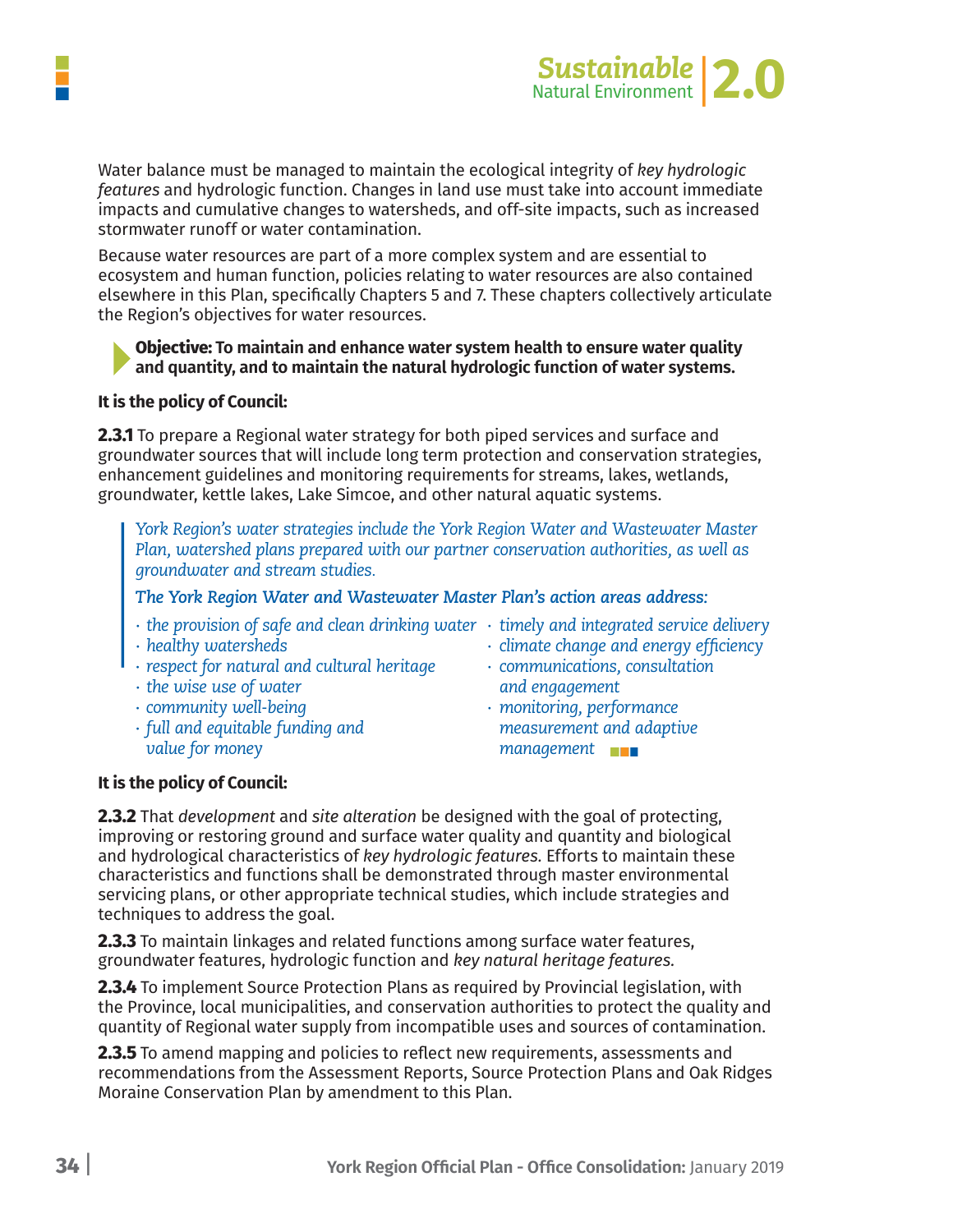

**2.3.6** That *significant groundwater recharge areas* are identified on Map 13.

**2.3.7** That in *significant groundwater recharge areas* development will maintain pre-development recharge rates to the fullest extent possible.

**2.3.8** An application for major development within *significant groundwater recharge areas* shall be accompanied by an I*nfiltration Management Plan* that demonstrates pre-development recharge rates will be maintained for industrial, commercial, institutional, medium and high density residential development, as deemed necessary by the local municipality.

**2.3.9** That *highly vulnerable aquifers* are identified on Map 14.

**2.3.10** An application for *major development* within *highly vulnerable aquifers* (as shown on Map 14) involving the manufacturing, handling and/or storage of bulk fuel or chemicals (activities prescribed under the Clean Water Act), shall be accompanied by a *Contaminant Management Plan,* as deemed necessary by the local municipality.

**2.3.11** That in *wellhead protection areas, intake protection zones, significant groundwater recharge areas* and *highlight vulnerable aquifers* best management practices are encouraged for all development proposals that involve:

- **a.** manufacturing, handling, and/or storage of organic solvents and dense non-aqueous phase liquid (DNAPLS); and
- **b.** application, storage, and/or handling of road salt on private roadways, parking lots, and pedestrian walkways while recognizing that maintaining public safety is paramount.

**2.3.12** To continue the partnership with the Regions of Peel and Durham, the City of Toronto and the conservation authorities to study, analyze and monitor regional groundwater and surface water resources to ensure a unified approach to protecting and enhancing water quality and quantity.

#### *The York, Peel, Durham, Toronto (YPDT) and Conservation Authorities Moraine Coalition (CAMC) Hydrogeology Program*

*Established in 2001, the YPDT and CAMC program is focussed on compiling and managing groundwater resource information, including the long-term management of groundwater-related data, maps, reports and resource knowledge for the purposes of effective resource stewardship and management. The program builds, maintains and provides partner agencies with the regional geological and hydrogeological context for ongoing groundwater studies and management initiatives within the partnership area.*

#### *The primary objectives of the program are to:*

- *∙ collect, analyse and maintain data;*
- *∙ develop and coordinate consistent approaches to water management across political boundaries; and,*
- *∙ liaise with federal and provincial governments to share data, promote an overall water management approach to upper levels of government, and to seek sources of funding.*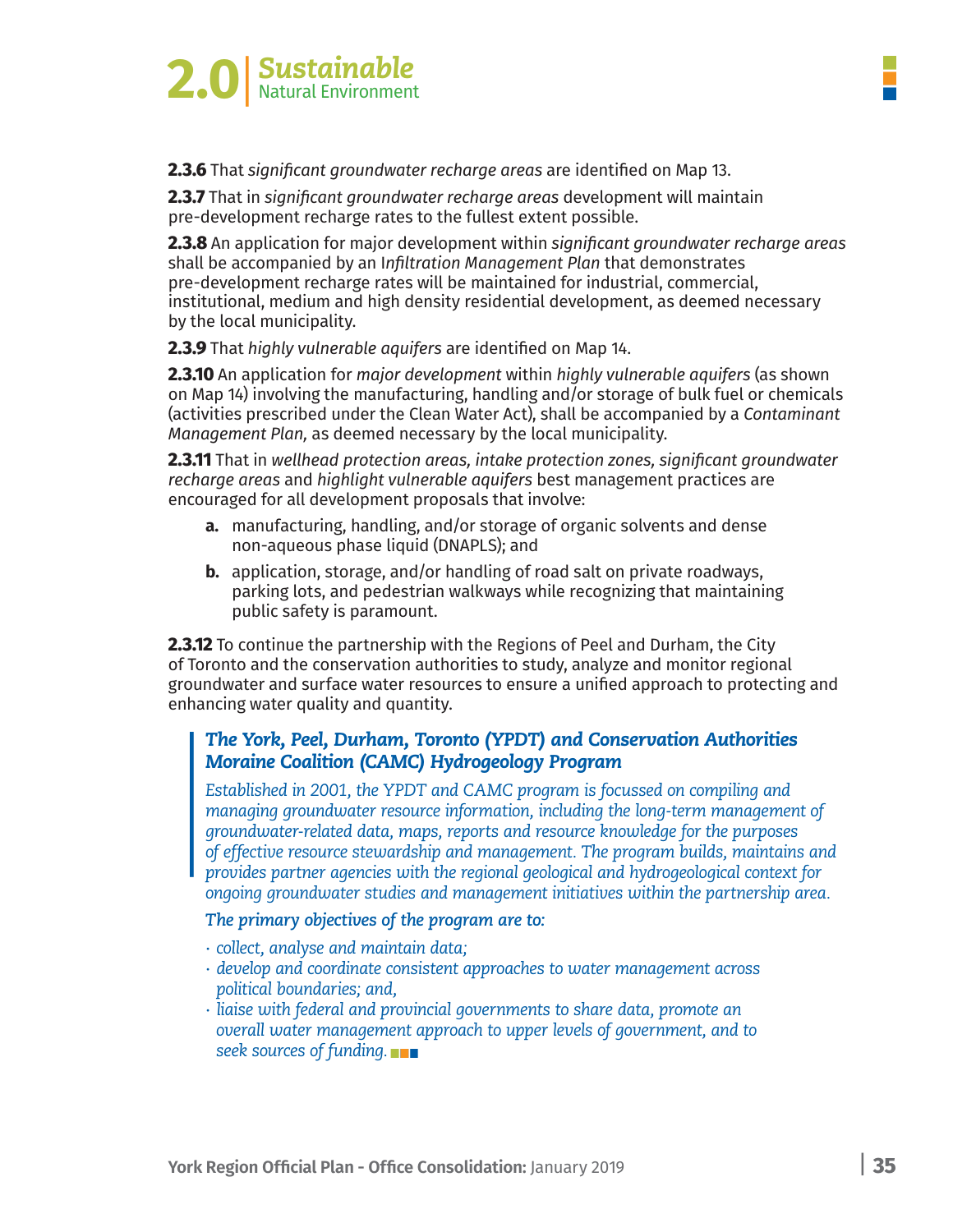

**2.3.13** To continue monitoring the quantity and quality of groundwater and surface water systems in York Region, in co-operation with local municipalities and conservation authorities, in order to:

- **a.** assess the sustainability of current activities and land uses; and,
- **b.** identify those areas that are susceptible to, or currently experiencing, water quality and quantity problems.

**2.3.14** To protect, improve or restore aquatic and riparian habitats in co-operation with the Province and conservation authorities through the implementation of Fisheries Management Plans, watershed plans and other resource management plans.

**2.3.15** To require local municipalities to establish policies and programs to protect, improve or restore surface and groundwater systems.

**2.3.16** To work with the Province, local municipalities, conservation authorities and other relevant agencies within the Permit to Take Water process to ensure the conservation, protection and wise use and management of the water resources in the Region.

**2.3.17** To require the preparation of comprehensive master environmental servicing plans as part of secondary plans to protect, improve or restore water quality and quantity including hydrologic function of water systems. Such plans will incorporate best management practices with a goal that water balance and hydrologic functions will be maintained as much as possible. These plans will emphasize water conservation and may include water reuse and innovative technologies.

**2.3.18** To encourage agricultural land management practices that minimize the application of pesticides and nutrients.

#### **Lake Simcoe Protection Plan**

The Province has released the Lake Simcoe Protection Act, 2008 and the Lake Simcoe Protection Plan to restore and protect the ecological health of the lake. The Lake Simcoe Plan is a watershed-based plan to improve the quality of the water in the lake, protect the watershed's natural heritage resources, and manage the effects of climate change and invasive species.

This Plan recognizes the importance of restoring and protecting the health of Lake Simcoe and includes relevant policies of the Lake Simcoe Protection Plan.

**Objective: To protect and restore the ecological health of Lake Simcoe, consistent with the provisions of the Lake Simcoe Protection Plan.** 

#### **It is the policy of Council:**

**2.3.19** To work with the Province, local municipalities, conservation authorities and other agencies to implement the Lake Simcoe Protection Plan.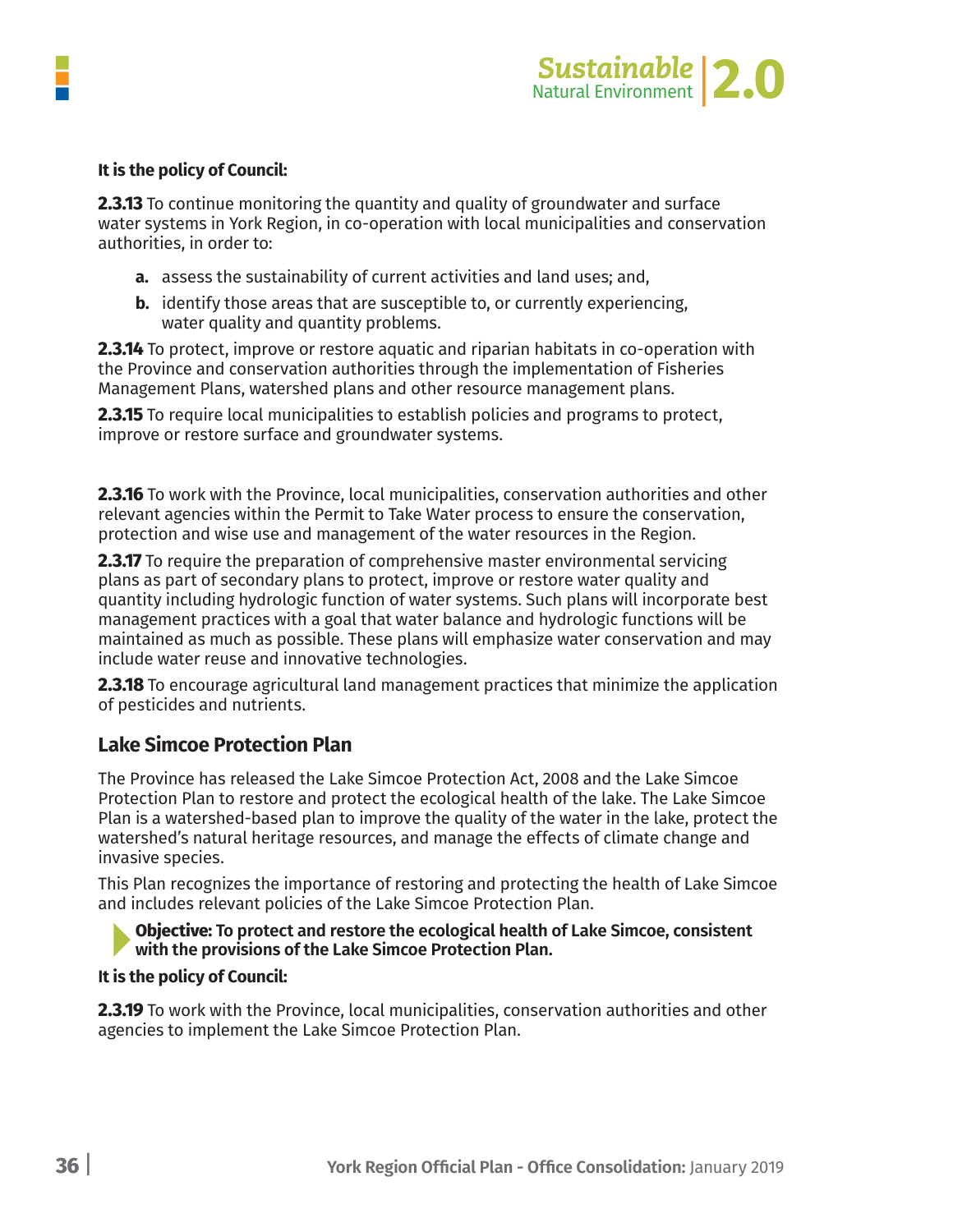

**2.3.20** To work with the Province, local municipalities, conservation authorities and other agencies to develop and support monitoring programs, identify emerging issues, support the adaptive management approach of the Lake Simcoe Protection Plan and to implement a phosphorus reduction strategy for the *Lake Simcoe watershed.*

**2.3.21** To amend this Plan as necessary to ensure consistency with the recommendations of Lake Simcoe subwatershed evaluations and shoreline management strategy.

*Lake Simcoe Protection Plan policies are dispersed throughout this Plan, specifically within the following sections:*

- *2.1 Regional Greenlands System: A Sustainable Natural Environment Legacy*
- *2.2 Natural Features: Components of the Greenlands System*
- *2.3 Water Systems*
- *6.4 Rural Area*
- *6.5 Mineral Aggregate Resource Areas*
- *7.3 Water and Wastewater Servicing*
- *8.3 The Planning Process*

# p<sub>Lake Simcoe</sub><br>Protection Plan

#### **Natural Hazards**

Natural hazards such as flooding, erosion, unstable soils and slope failures pose a risk to human health and safety, as well as property. It is important to reduce the potential risks and costs associated with natural hazards by ensuring that development is directed away from these areas.

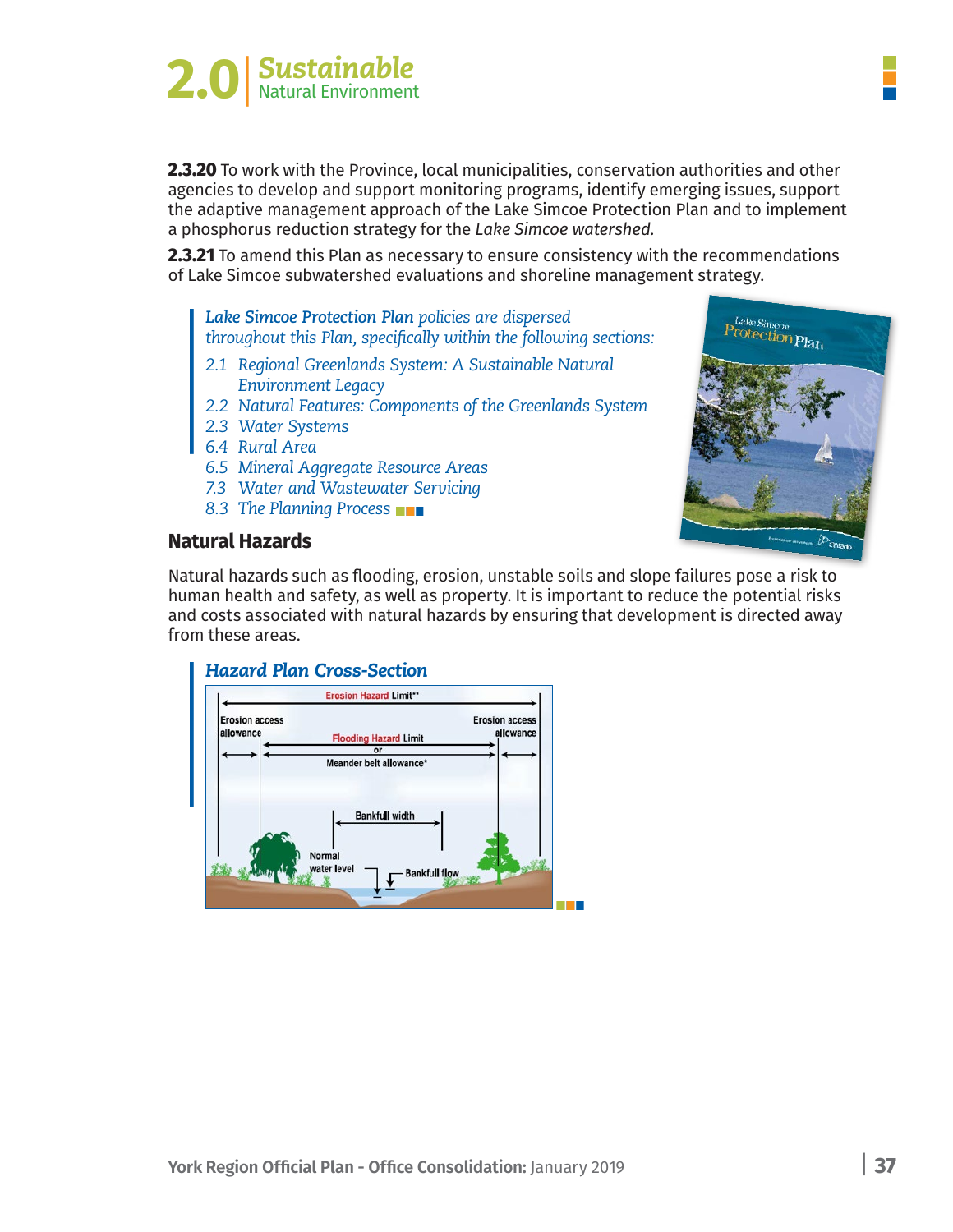

#### **Objective: To minimize risks to human health and safety and property associated with natural hazards.**

#### **It is the policy of Council:**

**2.3.22** To direct *development* and *site alteration* away from *hazardous lands* and *hazardous sites.*

**2.3.23** To support conservation authorities in the management of floodplain areas and *Special Policy Areas.* The identification of a new *Special Policy Area* and any change or modification to the site-specific policies, designation or boundaries applying to an existing *Special Policy Area* shall be approved by the Province, prior to the approval authority issuing its approval.

**2.3.24** That *development* be planned and designed to minimize flooding and erosion impacts.

**2.3.25** That *development* and *site alteration* are generally prohibited within defined portions of the floodplain, subject to conservation authority regulations.

#### *Approved Floodplain Special Policy Areas in York Region*

- *∙ Woodbridge Special Policy Area*
- *∙ Unionville Special Policy Area*
- *∙ Lake Wilcox Special Policy Area*
- *∙ Schomberg Special Policy Area*

#### **It is the policy of Council:**

**2.3.26** To prohibit new lot creation in *hazardous lands* and *hazardous sites.*

**2.3.27** To require setbacks, buffers and/or access allowance from *hazardous lands* and *hazardous sites* based on a minimum buffer where defined by the local municipality in consultation with the conservation authority, or such distance as may be determined through technical studies or to conform to provincial regulations. Where *hazardous lands* and *hazardous sites* have been defined to include setbacks, buffers and/or access allowance, this Plan shall not require additional lands.

**2.3.28** That the dedication of *hazardous lands* and *hazardous sites* to public agencies through the development approvals process be encouraged. Where *hazardous lands* and *hazardous sites* are held in private ownership, nothing in this Plan requires that these lands be free and available for public use.

**2.3.29** To require local official plans and zoning by-laws to contain policies and/or mapping to:

- **a.** address floodplains, *hazardous lands, hazardous sites* and regulated lands;
- **b.** identify permitted uses and the requirement for setbacks or buffers;
- **c.** address land use within and adjacent to *hazardous lands* and *hazardous sites;* and,
- **d.** identify approved *Special Policy Areas* and include their associated site-specific policies related to development and redevelopment.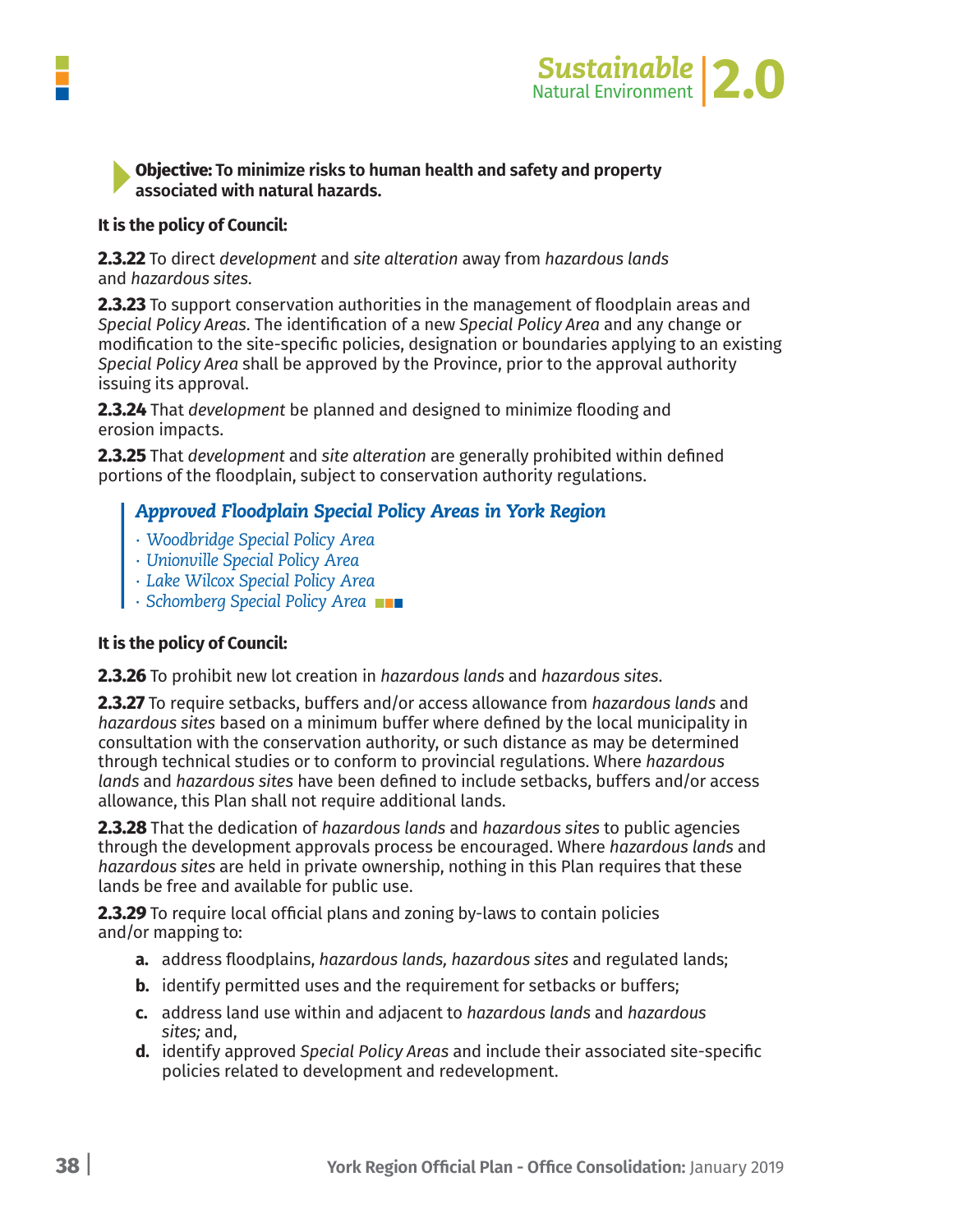

**2.3.30** To work with conservation authorities and local municipalities to update floodplain, *hazardous lands* and *hazardous sites* mapping.

**2.3.31** To work with the conservation authorities and local municipalities to identify remediation and mitigation opportunities for *hazardous lands* and *hazardous sites.*

**2.3.32** To work with the Province, local municipalities and conservation authorities to prepare for climate change impacts by ensuring public health and safety, infrastructure security, emergency services, and that evacuation routes are maintained during flood events.

**2 .3.33** That emergency management plans be updated regularly and reflect disaster response best practices for severe weather events, including flooding.

**2.3.34** To work with local municipalities, conservation authorities and other partners to develop tools and strategies to address impacts on infrastructure and hazard land management resulting from the effects of climate change.

**2.3.35** To work with the Lake Simcoe Region Conservation Authority, local municipalities, and the agricultural industry within the Holland Marsh to ensure floodplain management for *development* and *site alterations.*

#### **Watershed Planning**

Watershed plans emphasize the importance of managing both ground and surface water systems in a comprehensive way that support more sustainable land use planning decisions. This is particularly important in new and intensifying areas of growth. The Region works closely with the Toronto and Region Conservation Authority and the Lake Simcoe Region Conservation Authority in the preparation of watershed plans for York Region.

#### **Objective: To protect and enhance water resources through the implementation of watershed plans.**

#### **It is the policy of Council:**

**2.3.36** To support the updating of watershed plans at appropriate intervals, and that the information from those plans be used to guide and inform activities of the Region and local municipalities

**2.3.37** To work in partnership with local municipalities, conservation authorities, adjacent municipalities and other agencies to co-ordinate watershed planning initiatives and implement watershed plan objectives that:

- **a.** protect, improve or restore river system function and linkages;
- **b.** achieve water quality and quantity objectives for the watershed;
- **c.** address the long term cumulative impact of *development* on the watershed through regional monitoring, reporting and adaptive management as necessary;
- **d.** protect, improve and restore *key natural heritage features, key hydrologic features* and their functions;
- **e.** provide guidelines for sustainable development, design and construction; and,
- **f.** provide retrofits of existing neighbourhoods to ensure better hydrologic function.